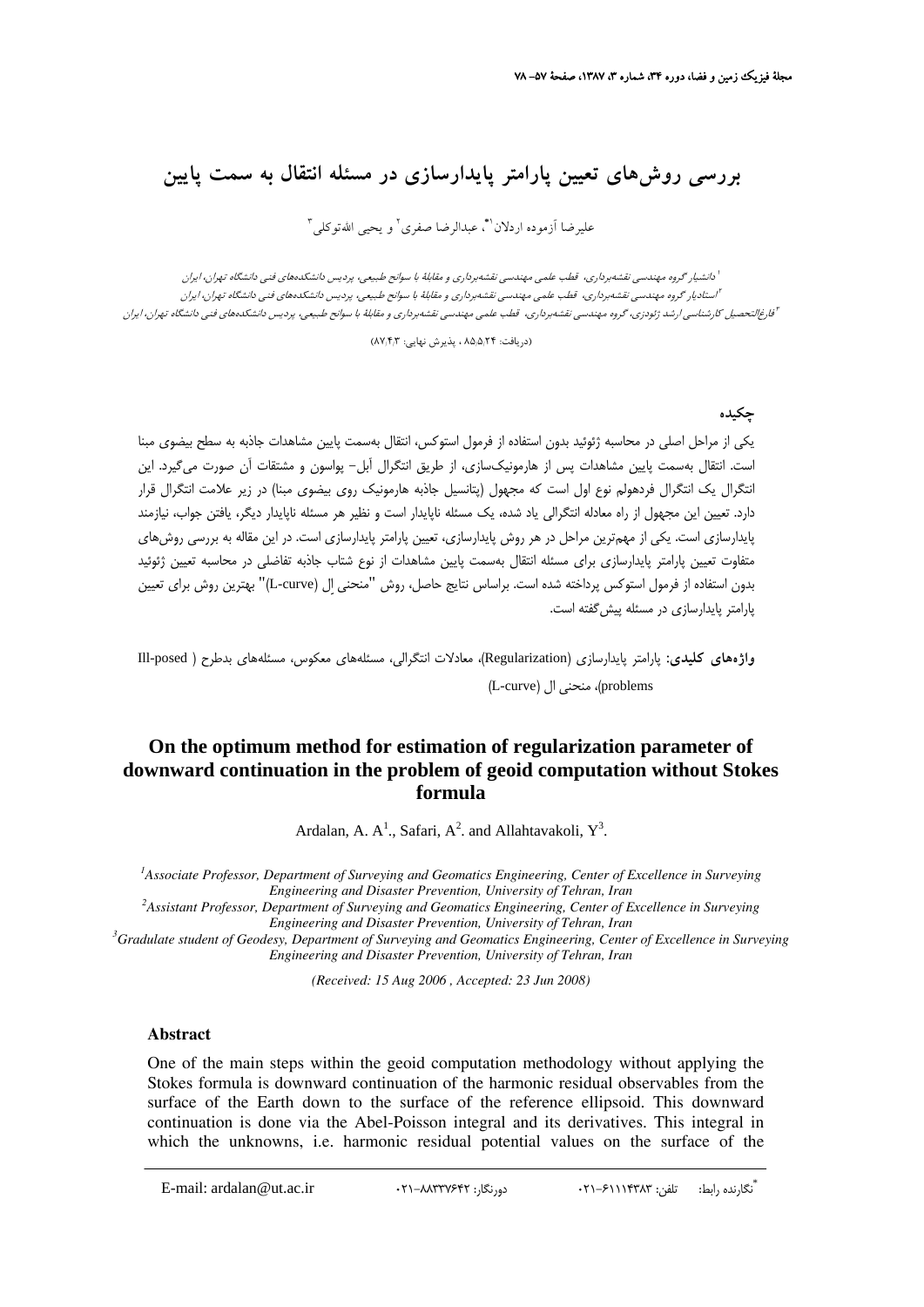reference ellipsoid, are under integral sign, is a Fredholm integral equation of the first kind. Solution of the aforementioned integral equation is an unstable problem and like any unstable problem requires regularization. One of the most important issues of every regularization method is estimation of the regularization parameter.

The aim of this paper is the comparison of different methods for estimation of the regularization parameter of the Tikhonov regularization method when applied to the downward continuation of incremental gravity observables for the geoid computation without applying the Stokes formula. For this purpose, the following regularization parameter selection methods, which are free from the knowledge of norm of vector of observation errors, are considered: (i) Discrepancy Principle (DP), (ii) Generalized Cross-Validation (GCV), (iii) L-Curve (LC), and (iv) Flattest Slope (FS). Each regularization parameter estimation method has its own concept for identification of optimum regularization parameter and as such they can result in different regularization parameters for the same problem. For example, in the DP method, the optimum regularization parameter is selected in a way that the estimated factor variance is less sensitive to the variations of the regularization parameters. In the GCV method, the optimum regularization parameter is the one that is less sensitive to the reduction of input information. LC makes a balance between regularization of the solution and the introduced error by the regularization. In FS, the estimation of optimum regularization parameter is based on having the least changes in the solution of the problem vs. changes of the regularization parameter.

The aforementioned methods are applied to: (i) the real data for geoid computation without applying the Stokes formula in a geographical region of Iran (43.5ºE<*λ* <64.5ºE,  $23.5\% < \varphi < 40.5\%$ ) based on a methodology, which algorithmically consists of remove, downward continuation using ellipsoidal Abel-Poisson integral, restore, and application of ellipsoidal Bruns formula, and (ii) a simulation which is designed for the same geographical area.

According to the simulation study the LC method results in (i) least relative error, (ii) Largest Effective Number of Degree of Freedom and (iii) closest regularization parameter to the actual one. Therefore, it can be concluded that LC amongst the tested methods for the estimation of regularization parameter, is the most efficient one and its application is recommended for the geoid computation methodology without applying the Stokes formula.

**Key words:** Regularization parameter, Integral equations, Inverse problems, Ill-posed problems, L-Curve

 $\lambda$  در رابطه (۱)، h و g توابع معلوم، f تابع مجهول و پارامتر ثابت (با نقش يك مقدار ويژه بهطور معمول) و k هسته (Kernel (معادلة انتگرالي است. در رابطه (1) اگر ا باشد، معادله انتگرال را معادله انتگرال  $\ln(x)=0$ فردهولم نوع اول و اگر  $\mathrm{h}\big(\mathrm{x}\big) = 1$  باشد معادله انتگرال  $\mathrm{g}(\mathrm{x})$ از نوع فردهولم نوع دوم و در هر حالت اگر  $\mathrm{g}(\mathrm{x})$  امروزه بسياري از علوم كاربردي از راه معادلات انتگرالي به حل مسائل خود ميپردازند. يك معادله انتگرالي، معادلهاي است كه در آن تابع مجهول، زير علامت انتگرال قرار دارد. يكي از انواع معادلات انتگرالي، معادله انتگرالي خطي است كه آن را ميتوان بهصورت زيرنوشت:  $\lambda \int_{a}^{b} k(x,y) f(y) dy + g(x) = h(x) f(x)$  (1)

**1 مقدمه**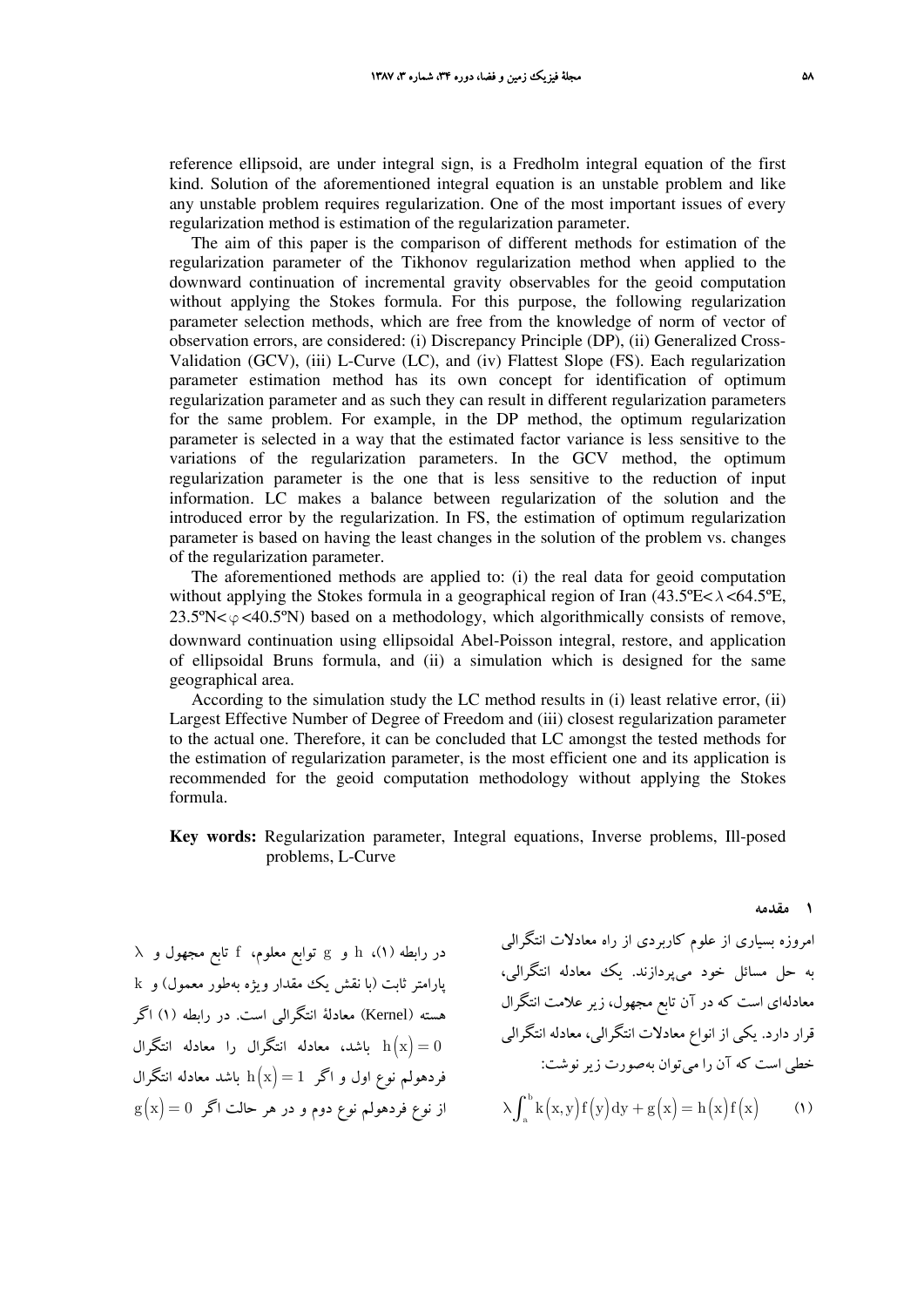باشد، معادله انتگرالي را همگن ميخوانند بيكر (1977). انتگرال فردهولم نوع اول را ميتوان به شكل عمومي زير نوشت:

 $g = Kf, \qquad K: H_1 \to H_2$  (۲)

که در آن  $\mathrm{H}_{_{2}}$  و  $\mathrm{H}_{_{2}}$  فضاهای هیلبرت،  $\mathrm{f}$  تابع مجهول، g تابع معلوم و K عملگر انتگرالي است. عملگر well-posed or ) خوش طرح  $\mathrm{K}:\mathrm{H}_1\to\mathrm{H}_2$ posed properly (گوييم، چنانچه شرايط زير برقرار باشد هانسن (1996)، تيخونف و آرسنين (1977):

- ا. جواب وجود داشته باشد يعني  $\mathrm{g}\in\mathrm{R}\left(\mathrm{K}\right)$  متعلق  $\lambda$ به برد K باشد).
	- .2 جواب يكتا باشد (يكتايي جواب).
- .3 جواب تابع پيوستهاي از مشاهدات باشد يعني پيوسته باشد (پايداري جواب).  $\rm K^{-1}: \rm H_{_2} \rightarrow \rm H_{_1}$

چنانچه هر كدام از اين شرايط نقض شود مسئله را بدطرح گوييم. مفهوم مسائل بدطرح ( posed-Ill problems (به كارهاي آدامار (Hadamard (برميگردد آدامار (۱۹۲۳). چنانچه تابع هسته  ${\rm k}\big( {\rm x,y} \big)$  در معادله انتگرال فردهولم نوع اول يك تابع مربع- انتگرالپذير (integrable-square (باشد يا بهعبارت ديگر در شرطي موسوم به شرط هيلبرت- اشميت صدق كند عملگر K عملگري فشرده خواهد بود هانسن (1996)، اشتاكگولد (1979). در مسئله انتقال بهسمت پايين، هسته آبل-پواسون مربع-انتگرالپذير و متقارن است (اردلان، 1999). بنابراين انتگرال آبل-پواسون يك معادله انتگرال فردهولم نوع اول با عملگر فشرده است. در مورد عملگرهاي فشرده قضيه مشهور زيروجود دارد اشتاكگولد (1979):

**قضيه**: اگر K يك عملگر كراندار فشرده و وارونپذير باشد و روي فضايي با بعد نامتناهي تعريف شده باشد، در ن صورت وارون آن، يعني  $\rm K^{-1}$ ، ناپيوسته است.  $\rm K^{-1}$ 

يك مسئله فيزيكي از سه جزء ورودي (مشاهدات)، دستگاه و مجهولات تشكيل يافته است. بهدست آوردن

خروجي بر مبناي اطلاعات ورودي و مشخصات دستگاه را "مدلسازي"، "شبيهسازي"، و يا "حل مسئله مستقيم" نامگذاري كردهاند. در مقابل استفاده از نتايج و مشاهدات براي يافتن پارامترهاي مشخص كننده دستگاه را مسئله وارون مينامند راسموسن (2001). با اين ديد كليه معادلات انتگرالي، مسائلي وارون محسوب ميشوند.

مسئله مرزي ديريخله از نوع بيضوي كه بهصورت زير قابل تعريف است را ميتوان به مثابه مثالي از "مسائل انتگرالي" يا "مسائل وارون" بهشمار آورد:

روی سطح بیضوی  $\mathbf{E}_{_{\eta_{_{0}}}}^{2}$ ، تابع پیوسته  $f\left( \lambda,\phi\right)$  برای ⎡ممهٔ مقادیر  $\lambda \in [0, 2\pi)$  و  $\lambda \in [-\pi/2, \pi/2]$  داده ⎢ شده است، تابع مجهول  $\mathrm{U}\big( \lambda,\phi,\eta \big)$  در خارج از مرز 0 دا چنان بيابيد كه شروط زير برقرار شوند:  ${\bf E}^2_{\scriptscriptstyle\eta}$ 

(a) 
$$
\Delta U = 0
$$
,  
\n(b)  $\lim_{\substack{n \to \infty \\ \lim_{\eta \to \eta_0}} U = 0}$ ,  $(\mathbf{w})$ 

جواب مسئله مقدار مرزي ديريخله به شكل زير است اردلان (1999):

$$
U(\lambda, \varphi, \eta) =
$$
\n
$$
\sum_{p=0}^{\infty} \sum_{q=0}^{p} \left[ \iint_{E_{\eta_0}^2} \frac{w(\varphi')}{S} Y_{pq}^c(\lambda, \varphi) \cdot \n\begin{aligned}\nf(\lambda', \varphi') d\sigma \frac{Q_{pq}(\sinh \eta)}{Q_{pq}(\sinh \eta_0)} \cdot \n\end{aligned}\n\right]
$$
\n
$$
P_{pq}(\sin \varphi') \cos q\lambda' + \iint_{E_{\eta_0}^2} \frac{w(\varphi')}{S} \cdot \nY_{pq}^s(\lambda, \varphi) f(\lambda', \varphi') d\sigma \frac{Q_{pq}(\sinh \eta)}{Q_{pq}(\sinh \eta_0)} \cdot \n\end{aligned}
$$
\n
$$
P_{pq}(\sin \varphi') \sin q\lambda' \right]
$$
\n(6)

در رابطه فوق ′λ و ′φ متغيرهاي انتگرالگيري هستند. با تعريف عبارات زير:

$$
Y_{pq}^{c} (\lambda', \phi') = P_{pq} (\sin \phi') \cos q \lambda'
$$
  
\n
$$
Y_{pq}^{s} (\lambda', \phi') = P_{pq} (\sin \phi') \sin q \lambda'
$$
 (2)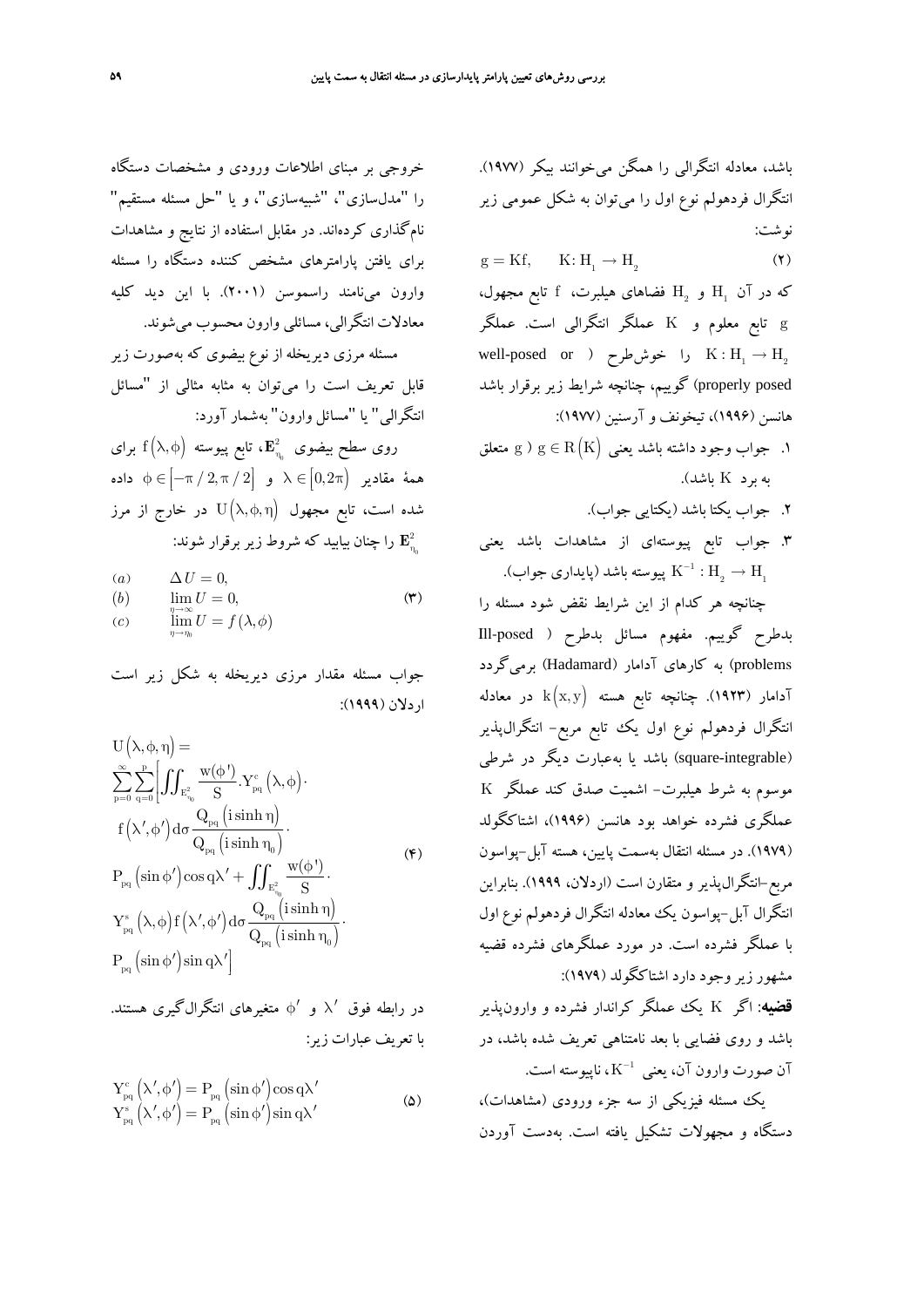(1) خطي كردن مشاهدات جاذبه از انواع گوناگون (اختلاف پتانسيل از شبكههاي ترازيابي درجه 1)، نرم شتاب جاذبه از گرانيسنجي با حذف اثرات جرمهاي خارج بيضوي مبنا (2) تشكيل معادلات انتگرالي از نوع فردهولم نوع اول از راه انتگرال آبل-پواسون و مشتقات آن (3) حل معادله انتگرالي تشكيل داده شده (4) افزودن اثرات حذف شده به پتانسيل تفاضلي حاصل روي بيضوي (5) استفاده از فرمول برونز بيضوي و (6) تعيين ژئوئيد است. از آنجايي كه معادلههاي انتگرالي تشكيل داده شده ناپايدار است، يافتن جواب آنها مستلزم پايدارسازي است. پايدارسازي مسائل بدطرح را ميتوان به روشهاي گوناگون به انجام رساند. موفقيت هر كدام از روشهاي پايدارسازي بستگي مستقيم به برآورد پارامتر پايدارسازي دارد. در اين مقاله، هدف يافتن بهترين روش برآورد پارامتر پايدارسازي در حل معادله انتگرالي موجود در تعيين ژئوئيد بدون استفاده از فرمول استوكس است.

تاكنون مسئله انتقال بهسمت پايين بهصورت گستردهاي از سوي جامعه ژئودزي، در حل مسائل معكوس مربوطه، بررسي شده است، از جملة اين فعاليتها ميتوان به هوانگ (2002)، ايلك (1993)، كوشه و كلس (٢٠٠٢)، مارتينك (١٩٩۶)، نواك و هك (٢٠٠٢)، نواك و همكاران (2001)، روت (1992)، رومل و همكاران (1979)، اشنايدر (1997)، شوارتز (،1979 1973)، ونيچك و همكاران (۱۹۹۶) و ونگ (۲۰۰۰) اشاره كرد.

با توجه به اين واقعيت كه در عمل، اطلاع از **e** ممكن است در اختيار <sup>2</sup> اندازة خطاي مشاهدات نباشد، در اين مقاله به ارائة چهار روش تعيين پارامتر پايدارسازي پرداخته شده كه مستقل از آگاهي از نرم **<sup>e</sup>** ( هستند. اين روشها عبارتاند از: 2 خطاي مشاهدات ( اصل اختلاف ((DP (principle discrepancy(، تأييد generalized cross-(GCV)) تعميميافته ِمتقابل validation (و منحني اِل ((LC (curve-L (و هموارترين

$$
U(\lambda, \varphi, \eta) = \sum_{p=0}^{\infty} \sum_{q=0}^{p} \frac{Q_{pq} (\text{isinh } \eta)}{Q_{pq} (\text{isinh } \eta_{0})}
$$
  

$$
U(\lambda, \varphi, \eta) = \sum_{p=0}^{\infty} \sum_{q=0}^{p} \frac{Q_{pq} (\text{isinh } \eta_{0})}{Q_{pq} (\text{isinh } \eta_{0})}
$$
  

$$
\times \left[ \iint_{E_{\eta_{0}}^{2}} \frac{w(\varphi^{1})}{S} \cdot Y_{pq}^{c} (\lambda, \varphi) Y_{pq}^{c} (\lambda', \varphi') \right]
$$
  

$$
\times f(\lambda', \varphi') d\sigma + \iint_{E_{\eta_{0}}^{2}} \frac{w(\varphi^{1})}{S} \cdot Y_{pq}^{s} (\lambda, \varphi)
$$
  

$$
\times Y_{pq}^{s} (\lambda', \varphi') f(\lambda', \varphi') d\sigma \right]
$$
  
(9)

$$
\begin{aligned} \mathbf{U}\left(\lambda,\varphi,\eta\right) &=\iint_{\mathbf{E}_{\eta_{0}}^{2}}\underbrace{\mathrm{d}\mathbf{z}^{T}\mathbf{Q}_{pq}\left(i\sinh\eta\right)}_{\mathbf{F}_{pq}\left(\lambda,\varphi,\eta\right)=\iint_{\mathbf{E}_{\eta_{0}}^{2}}\left\{\sum_{p=0}^{\infty}\frac{P}{q=0}\frac{Q_{pq}\left(i\sinh\eta\right)}{Q_{pq}\left(i\sinh\eta_{0}\right)}\right.\\ &\left.\times\frac{\mathbf{W}(\varphi^{\star})}{S}\Bigl[Y_{pq}^{c}\left(\lambda,\varphi\right)Y_{pq}^{c}\left(\lambda^{\prime},\varphi^{\prime}\right)\Bigr]\mathrm{d}\sigma\\ &\left.\left.\left.\mathbf{Y}_{pq}^{c}\left(\lambda,\varphi\right)Y_{pq}^{c}\left(\lambda^{\prime},\varphi^{\prime}\right)\right]f\left(\lambda^{\prime},\varphi^{\prime}\right)\right\}\mathrm{d}\sigma\end{aligned}
$$

رابطه فوق جواب مسئله مقدار مرزي ديريخله در مختصات بيضوى  $\big\{\lambda,\varphi,\eta\big\}$  است، كه مى $\tilde{\mathfrak{g}}$ وان آن شكل زيرنيزنوشت:

$$
\begin{aligned} U(\lambda,\varphi,\eta) =&\iint_{E_{\eta_0}^2}\frac{w(\varphi^{\, \prime})}{S}\sum_{p=0}^{\infty}\sum_{q=-p}^p\frac{Q_{p|q|}(i\sinh \eta)}{Q_{p|q|}(i\sinh \eta_0)}d\sigma\\ \times &e_{pq}(\lambda^{\, \prime},\varphi^{\, \prime})e_{pq}(\lambda,\varphi)f(\lambda^{\, \prime},\varphi^{\, \prime})\\ =&\iint_{E_{\eta_0}^2}K(\lambda,\varphi,\eta;\lambda^{\, \prime},\varphi^{\, \prime},\eta_0)f(\lambda^{\, \prime},\varphi^{\, \prime})d\sigma\\ \textbf{(A)}\end{aligned}
$$

رابطه انتگرالی بودست آمده را انتگرال آبل– پواسون  
مینامند، که در آن هسته به شکل زیر است:  

$$
K(\lambda, \phi, \eta; \lambda', \phi', \eta_0) = \frac{w(\phi')}{S} \sum_{p=0}^{\infty} \sum_{q=p}^{p} \frac{Q_{p|q|}(i \sinh \eta)}{Q_{p|q|}(i \sinh \eta_0)}
$$

$$
\times e_{pq}(\lambda', \phi') e_{pq}(\lambda, \phi)
$$
(4)

تعيين ژئوئيد به روش ارائه شده اردلان و گرافارند (2004) و بسط داده شده آن توسط صفري و همكاران (2005) شامل مراحل زيراست: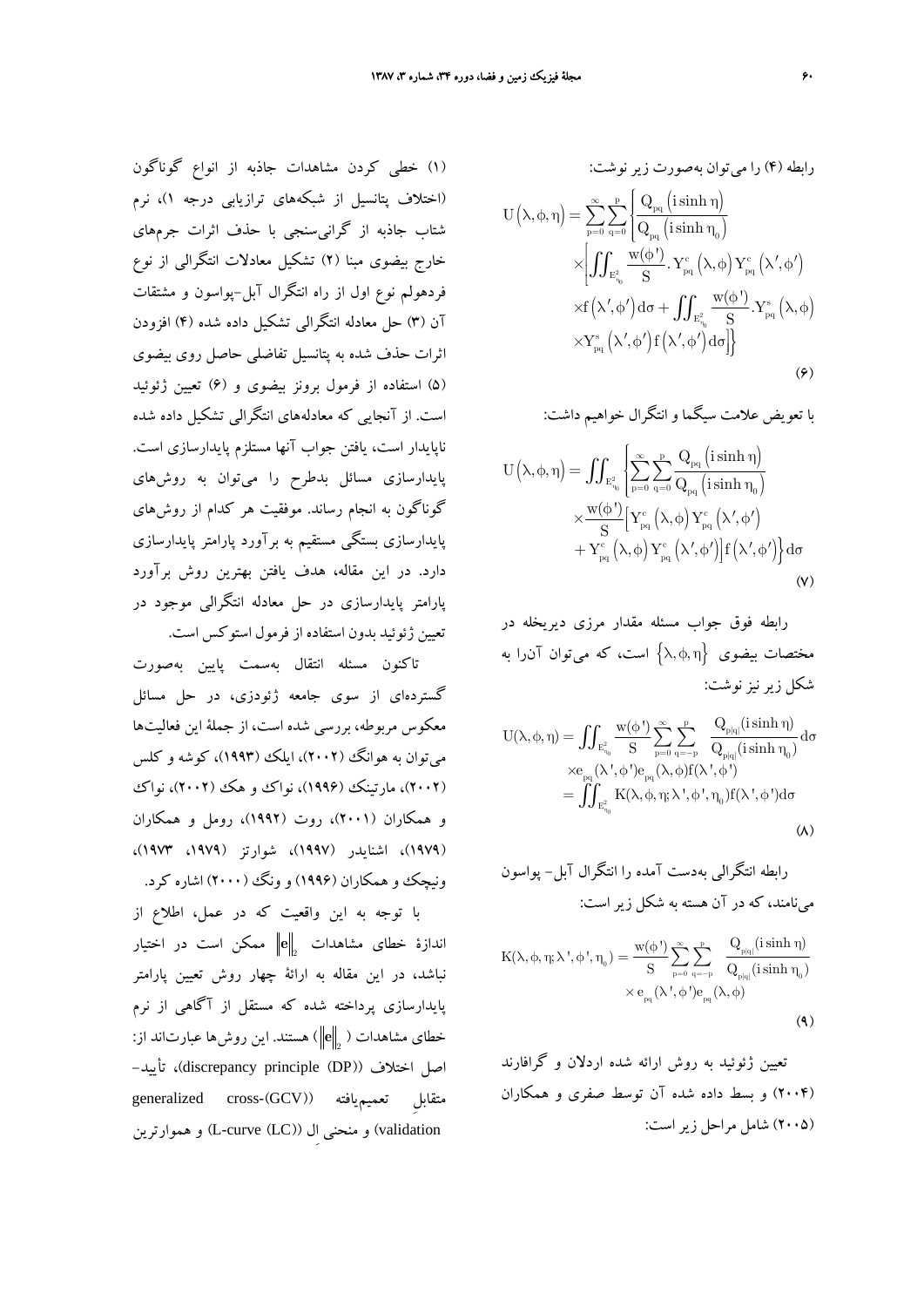.(flattest slope (FS))شيب

يكي از ابزارهاي رفتار با مسائل بدطرح تجزيه به مقادير منفرد است كه در بخش بعد بدان پرداخته خواهد شد.

**1-1 تجزيه مقادير منفرد ( value singular (decomposition**

اگر معادله گسسته شده مسئله بدطرح = Kf g بهصورت زير باشد:  $\mathbf{A}\mathbf{x} = \mathbf{b}$   $\mathbf{A} \in \mathbb{R}^{\mathbf{m} \times \mathbf{n}}$ ,  $\mathbf{x} \in \mathbb{R}^{\mathbf{n}}$ ,  $\mathbf{b} \in \mathbb{R}^{\mathbf{m}}$  (1.) آنگاه يكي از ابزارهاي كار با اين مسئله، روش "تجزيه مقادير منفرد" ماتريس **<sup>A</sup>** است. روش تجزيه مقادير منفرد همة مشكلات مربوط به ماتريس بدطرح گسسته **A** را آشكار خواهد ساخت. ماتريس مستطيلي يا مربعي را در نظر بگيريد. براي سهولت فرض كنيد كه **A**mn ≤ n m باشد. در اين صورت تجزيه مقادير منفرد ماتريس **A** به صورت زير خواهد بود:

$$
\mathbf{A}_{mn} = \mathbf{U}_{mm} \Sigma_{mn} \mathbf{V}_{nn}^{\ \ T} = \sum_{i=1}^{n} \mathbf{u}_{i} \sigma_{i} \mathbf{v}_{i}^{\ T} \tag{11}
$$

 $\mathbf{U}_{_{\text{mm}}} = (\mathbf{u}_{_{1}}, \mathbf{u}_{_{2}},...,\mathbf{u}_{_{\text{m}}})$  در معادله فوق ا ماتريسهاي با ستونهاي **V**<sub>m</sub> =  $(\mathbf{v}_1, \mathbf{v}_2, ..., \mathbf{v}_n)$ يكامتعامد (ارتونرمال) هستند،

$$
\mathbf{V}^{\mathrm{T}}\mathbf{V} = \mathbf{I}_{\mathrm{nn}} \tag{17}
$$

$$
\mathbf{U}^{\mathrm{T}}\mathbf{U} = \mathbf{I}_{\mathrm{mm}} \tag{18}
$$

ستونهاي ماتريسهاي **U** و **V** را به ترتيب بردارهاي منفرد چپ و راست ماتريس **A** مينامند هانسن (1998). ماتریس  $\delta_{\rm ij} = \begin{bmatrix} \delta_{\rm ij} & \delta_{\rm ij} \end{bmatrix}$  ماتریس  $\Sigma_{\rm mn} = \begin{bmatrix} \delta_{\rm ij} & \delta_{\rm ij} \end{bmatrix}$ و  $1 \leq j \leq n \leq 1$  است، يك ماتريس قطري با  $1 \leq i \leq m$ عضوهاي قطر اصلي غير منفي است و عضوهاي آن داراي ترتيب زيرند:

$$
\sigma_{1} \ge \sigma_{2} \ge \dots \ge \sigma_{n} \ge 0 \tag{17}
$$

مقادير قطر اصلي Σ ، مقادير منفرد ماتريس **A** و نسبت عدد شرط ماتريس ناميده مي شود. از روابط  $\sigma_{_{\rm 1}}\!/\sigma_{_{\rm n}}$ ق **AA**<sup>T</sup> =  $\mathbf{U}\Sigma\Sigma^{\mathrm{T}}\mathbf{U}^{\mathrm{T}}$  و **A**<sup>T</sup>**A** =  $\mathbf{V}\Sigma^{\mathrm{T}}\Sigma\mathbf{V}^{\mathrm{T}}$ نتيجه گرفت كه ماتريس **A** به شدت به تجزيه مقادير  $\mathbf{A}^{\mathrm{T}}$ ویژه ماتریسهای  $\mathbf{A}^{\mathrm{T}}$  و  $\mathbf{A}^{\mathrm{T}}$  و  $\mathbf{A}^{\mathrm{T}}$  و  $\mathbf{A}$ وابستگي، يكتايي تجزيه مقادير منفرد را نشان ميدهد كه از يكتايي تجزيه مقادير ويژه ماتريسهاي متقارن قابل استنتاج است.

مسائل بدطرح گسسته عموماً داراي دو مشخصه اصلي در ارتباط با تجزيه مقادير منفرد زيرند:

- .1 مقادير منفرد به تدريج بدون گسستگي به سمت صفر ميل ميكنند و افزايش ابعاد **A** ، تعداد مقادير منفرد كوچك را افزايش ميدهد.
- ت. در حالي كه في ابا افزايش انديس كاهش مي يابد i. ,**u v** با افزايش i مرتباً تغيير i i بردارهاي منفرد علامت مي دهند.

همچنين با توجه به روابط (11) و (12) روابط زير حاصل ميشود:

$$
\begin{cases}\n\mathbf{A}\mathbf{v}_{i} = \sigma_{i}\mathbf{u}_{i} & \|\mathbf{A}\mathbf{v}_{i}\|_{2} = \sigma_{i} \\
\mathbf{A}^{T}\mathbf{u}_{i} = \sigma_{i}\mathbf{v}_{i} & \|\mathbf{A}^{T}\mathbf{u}_{i}\|_{2} = \sigma_{i} \\
\end{cases}
$$
\n $i = 1, 2, \dots n$ \n
$$
(1)^{\circ}
$$
\n
$$
(1)^{\circ}
$$

با توجه به مطالب ذكر شده، در بخش بعدي تجزيه مقادير منفرد در حل مسائل بدطرح را مرور خواهيم كرد.

**2-1 بسط مقادير منفرد ( value singular (expansion**

يك مثال كلاسيك از مسائل بدطرح معادله انتگرال فردهولم (Fredholm (نوع اول با هسته مربع- انتگرالپذير است كه قبلاً با فرمول (1) بيان شد. اين فرمول را مجدداً به شكل زير مينويسيم تا به اين طريق انتگرال (1) به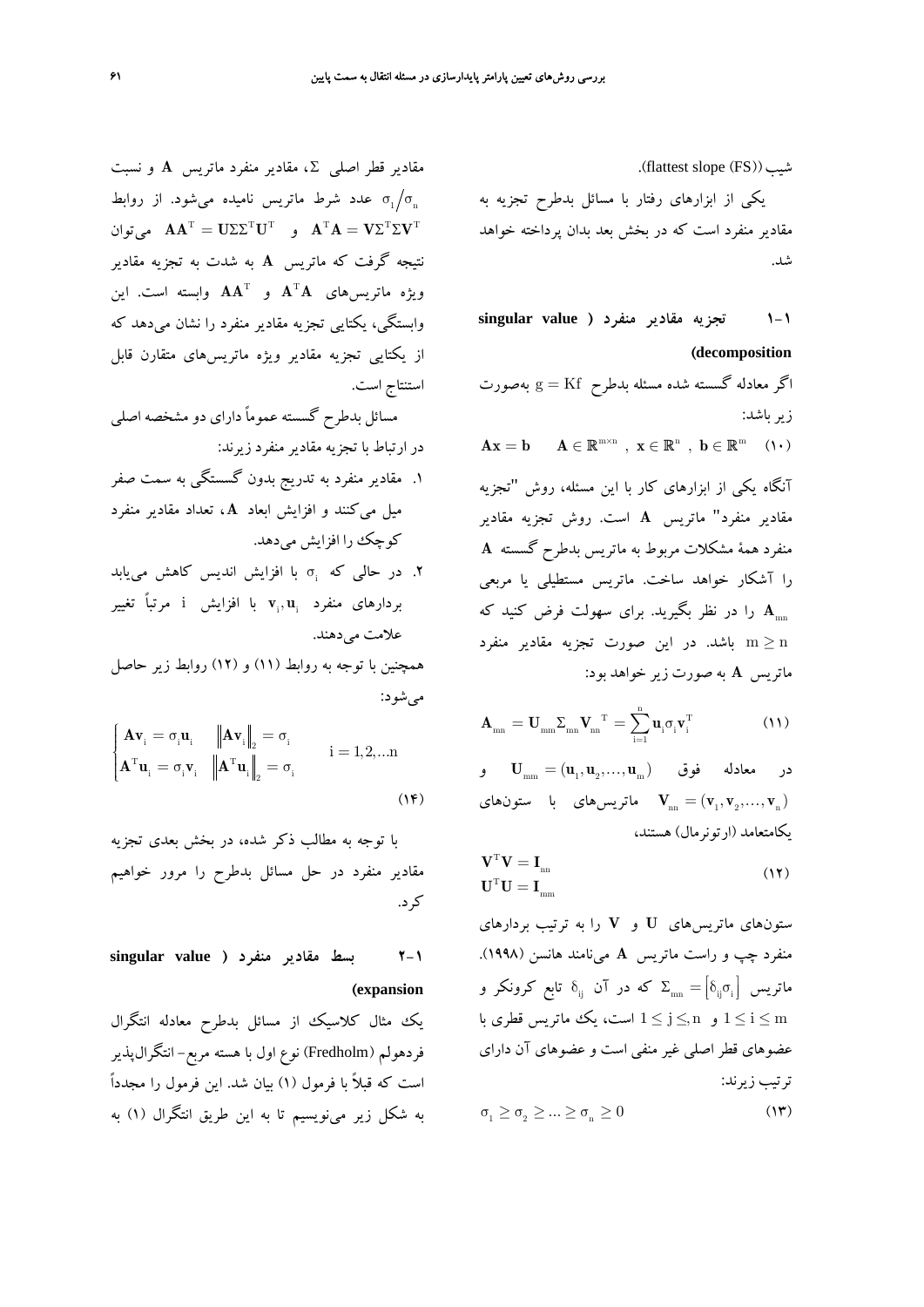$$
K(\mathbf{v}_i) = \sigma_i \mathbf{u}_i
$$
  
\n
$$
K^*(\mathbf{u}_i) = \sigma_i \mathbf{v}_i
$$
\n(1A)

اين رابطه نشان مي دهد كه توابع منفرد ,v و ,u با عملگرهای  $_{\rm K}$  و  $_{\rm K}^*$  به يكديگر نگاشته شده و مقادير سنفرد  $\sigma_i$  مقياس اين نگاشتها است. پس با توجه به روابط (15/1) و (18) و "نظرية طيفي براي عملگرهاي spectral theorem for compact self-) فشرده متقارن adjoint operators" راسوسن (۲۰۰۱) و فرض :داريم **g** ∈ R(K)

$$
\sum_{i=1}^{\infty} \left( \sigma_i \left\langle \mathbf{v}_i \middle| \mathbf{f} \right\rangle - \left\langle \mathbf{u}_i \middle| \mathbf{g} \right\rangle \right) \mathbf{u}_i = \mathbf{0}
$$
\n
$$
\Rightarrow \left\langle \mathbf{v}_i \middle| \mathbf{f} \right\rangle = \frac{\left\langle \mathbf{u}_i \middle| \mathbf{g} \right\rangle}{\sigma_i}
$$
\n
$$
\Rightarrow \mathbf{f} \approx \sum_{i=1}^{\infty} \frac{\left\langle \mathbf{u}_i \middle| \mathbf{g} \right\rangle}{\sigma_i} \mathbf{v}_i
$$
\n(14)

با تحليل ضرايب  $\mathbf{u}_\mathrm{i} \left| \mathbf{g} \right\rangle$  مىتوان به طور كامل جواب **f** را بررسي كرد. بدين منظور در ادامه، شرط پيكار (Picard (را كه امكان بررسي وجود جواب مسئله بدطرح ارائه شده را فراهم ميآورد، معرفي خواهيم كرد.

**3-1 شرط پيكار** با توجه به مبحث قبل و نامساوي بسل داريم:

$$
\sum_{i=1}^{\infty} \left| \frac{\left\langle \mathbf{u}_{i} \left| \mathbf{g} \right\rangle \right|^{2}}{\sigma_{i}} \right|^{2} \leq \left\| \mathbf{f} \right\|_{2}^{2} \tag{\Upsilon\,\text{-}\,}
$$

از آنجا که 
$$
f \in L_2(\Omega)
$$
 پس بایستی تابع یو در رابطه زیر  
صلق کند:

$$
\lim_{n \to \infty} \left| \sigma_n^{-1} \left\langle \mathbf{u}_n \, \middle| \, \mathbf{g} \right\rangle \right| = \quad 0 \tag{1}
$$

صورت كليتر در ناحيه <sup>Ω</sup> با متغيرهاي " <sup>D</sup> " و" <sup>i</sup>" تعريف شود:

$$
\int_{\Omega} \mathbf{k}(\bullet,\circ) \mathbf{f}(\circ) \mathrm{d}\Omega = \mathbf{g}(\bullet) \qquad \bullet, \circ \in \Omega \tag{12}
$$

يا به صورت كليتر ميتوان تابع **g** را حاصل اعمال عملگر K روي تابع **f** به شكل زيردر نظر گرفت:

$$
K(f) = g \tag{10/1}
$$

كه در آن

$$
K: L_2(\Omega) \to L_2(\Omega)
$$
  
\n
$$
K(\mathbf{f}) = \langle k(\bullet, \circ) | \mathbf{f} \rangle
$$
\n(12.11)

تابع **g** و هسته k توابعي معلوماند، در حالتي كه **f** مجهول و هدف نيز يافتن آن است. اگر براي هسته k ، داشته باشيم:

$$
k \in L_2(\Omega \times \Omega) \tag{19}
$$

آنگاه عملگر K يك عملگر هيلبرت- اشميت و در پي آن يك عملگر فشرده خواهد بود. در عمل در بسياري از مواقع هسته K به طور دقيق با يك مدل رياضي مشخص ميشود در حالي كه تابع **g** با يك دقت معلوم و به طور منفصل در ناحيه محدودي در دست است. براي حل معادلات انتگرالي فردهولم نوع اول روش بسط مقادير منفرد ممتازترين ابزار تحليلي است (هانسن، 1998). با استفاده از بسط مقادير منفرد هر هسته هيلبرت اشميت به صورت مجموع زيرنوشته شود (هانسن، 1998):

$$
k(\bullet, \circ) = \sum_{i=1}^{\infty} \sigma_i \mathbf{u}_i(\bullet) \mathbf{v}_i(\circ)
$$
 (1V)

σ را <sup>i</sup> **v** توابع منفرد و همچنين ضرايب <sup>i</sup> **u** و <sup>i</sup> توابع مقادير منفرد عملگر K اند. اين مقادير، غير منفي بوده و  $\left\{\sigma_{\textrm{i}}^{2},\mathbf{v}_{\textrm{i}}\right\}$  بهطور غیر صعودی مرتب شدهاند. دوتایی تجزيه مقادير ويژه عملگر متقارن  $\rm K^*K$  و دوتايي تجزیه مقادیر ویژه عملگر متقارن  $\rm KK^*$  است.  $\left\{\sigma_{\rm i}^2, {\bf u}_{\rm i}\right\}$ از اين ارتباط بين مقادير ويژه و تجزية مقادير منفرد در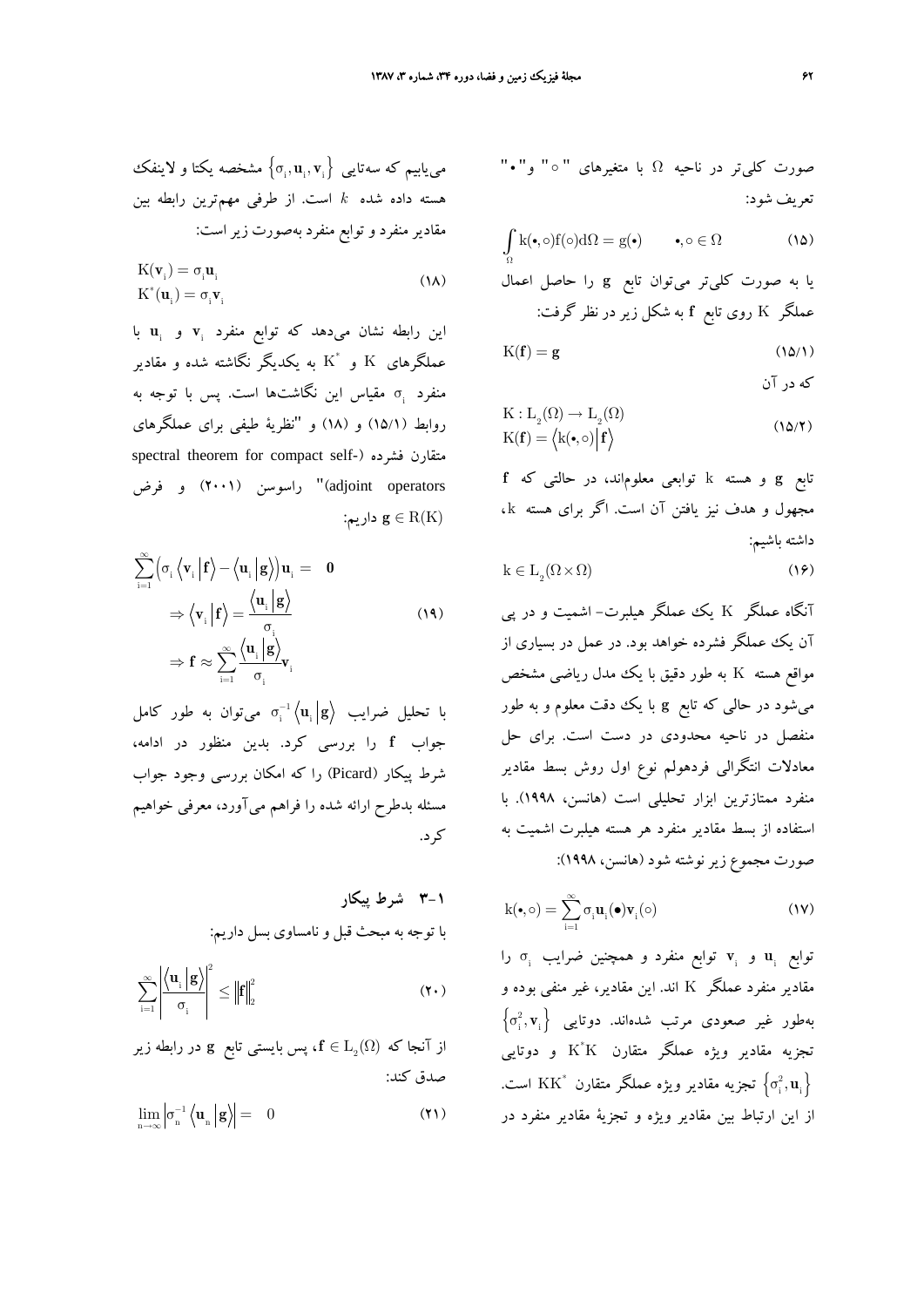در اصطلاح به اين شرط كه معادل شرط (K(R ∈ **g** است، شرط پيكار اطلاق ميشود. چنانچه معادله انتگرال را به شكل گسسته در آوريم، هيچ شرط پيكاري وجود نخواهد داشت، چرا كه در حالت گسسته نرم جواب، همواره متناهي است. در اين حالت ميتوان شرط پيكار را بهصورت ديگري تعريف كرد كه بدان خواهيم پرداخت. همچنين در مسائل واقعي سمت راست معادله با خطاي اندازهگيري همراه است. از اين رو بردار مشاهدات **b** را ميتوان بهصورت زيرنوشت:

$$
\mathbf{b} = \mathbf{b}^{\text{exact}} + \mathbf{e} \tag{11}
$$

**b** مقدار بدون خطاي **b** و **e** بردار خطا exact كه در آن است. ميتوان نشان داد كه اگر معادله انتگرال پيوسته در شرط پيكارد صدق كند، در اين صورت شكل گسسته آن نيز در شرط پيكار صدق خواهد كرد. بنابراين چنانچه T ضرايب فوريه i **b u** بهطور متوسط سريعتر از مقادير **exact b** در شرط **exact** σ بهسمت صفر ميل كند، بردار <sup>i</sup> منفرد پيكار صدق خواهد كرد. مشكل اساسي در مسائل بدطرح گسسته آن است كه بردار خطاي **e** داراي مؤلفههاي در امتداد بردارهای منفرد چپ u<sub>i</sub> است. مقدار مورد انتظار براي مؤلفههاي **e** با فرض نااريبي و استقلال آن برابر است با:

$$
E(|\mathbf{u}_{i}^{T}\mathbf{e}|) = m^{-\frac{1}{2}}E(|\mathbf{e}|_{2}^{2}) \qquad i = 1,...,n
$$
 (17)

در رابطه فوق m تعداد مشاهدات است كه در رابطه (10) معرفي شد.

**b** در شرط پيكار صدق **exact** بنابراين حتي اگر بردار T كند، از آنجا كه ضرايب فوريه **b u** تحت تأثير ضرايب <sup>i</sup> فوريه بردار خطا هستند، لذا براي مقادير بزرگ i ضرايب  $\sigma_{_{\rm i}}$  با سرعت كمترى نسبت به مقادير منفرد  $\left| {\bf u}_{_{\rm i}}^{\rm T} {\bf b} \right|$ بهسمت صفر ميل كرده و از شرط پيكار تبعيت نخواهد كرد.

**2 نظرية پايدارسازي** همانگونه كه در بخش قبل مشاهده شد، مشكل حل مسائل بدطرح، همچون معادلات انتگرالي نوع اول، تأمين نشدن شرط پيكار است. لذا چنين فرض ميشود كه برقرار نشدن شرط پيكار در معادله = **b Ax** به دليل وجود **b exact** اغتشاشي همچون **e** در مشاهدات است و لذا اگر **A b** ( مقدار دقيق و بدون اغتشاش در طرف **exact**( ) ) R∈ راست معادله قرار گيرد، آنگاه مسئله داراي جوابي يكتا به صورت زير خواهد بود:

$$
\mathbf{x}^{\text{exact}} = \mathbf{A}^{\dagger}(\mathbf{b}^{\text{exact}}) = \sum_i \frac{\left\langle \mathbf{u}_i \left| \mathbf{b}^{\text{exact}} \right\rangle}{\sigma_i} \mathbf{v}_i \tag{YF}
$$

اگر **b** مقدار مشاهدات آلوده به اغتشاش **e** باشد، آنگاه رابطه زيربرقرار است:

$$
\mathbf{b} = \mathbf{b}^{\text{exact}} + \mathbf{e}
$$
\n
$$
\Rightarrow \langle \mathbf{u}_{i} | \mathbf{b} \rangle = \langle \mathbf{u}_{i} | \mathbf{b}^{\text{exact}} \rangle + \langle \mathbf{u}_{i} | \mathbf{e} \rangle
$$
\n
$$
\Rightarrow \langle \mathbf{u}_{i} | \mathbf{b} \rangle = \left( 1 + \frac{\langle \mathbf{u}_{i} | \mathbf{e} \rangle}{\langle \mathbf{u}_{i} | \mathbf{b}^{\text{exact}} \rangle} \right) \langle \mathbf{u}_{i} | \mathbf{b}^{\text{exact}} \rangle
$$
\n
$$
\Rightarrow \langle \mathbf{u}_{i} | \mathbf{b}^{\text{exact}} \rangle = \frac{\langle \mathbf{u}_{i} | \mathbf{b}^{\text{exact}} \rangle}{\langle \mathbf{u}_{i} | \mathbf{b}^{\text{exact}} \rangle + \langle \mathbf{u}_{i} | \mathbf{e} \rangle} \langle \mathbf{u}_{i} | \mathbf{b} \rangle
$$
\n
$$
\Rightarrow \mathbf{x}^{\text{exact}} = \sum_{i} \frac{\langle \mathbf{u}_{i} | \mathbf{b}^{\text{exact}} \rangle}{\sigma_{i}} \mathbf{v}_{i} = \sum_{i} \mathbf{f}_{i} \frac{\langle \mathbf{u}_{i} | \mathbf{b} \rangle}{\sigma_{i}} \mathbf{v}_{i}
$$
\n(12)

filter ) در اصطلاح به ضرايب فيلتر ( filter coefficients) گفته مي شود. تعيين ضرايب f<sub>i</sub> و متعاقباً تعيين جواب دقيق مسئله مستلزم داشتن اطلاعاتي دقيق از مشاهدات و اغتشاشات آن است. از اين رو روشهاي پايدارسازي، مجموعهاي از فنها به شمار ميروند كه به كمك آنها با در نظر گرفتن فرضياتي براي اغتشاشات مشاهدات، ضرايب فيلتر تعيين و جواب بهينه و پايدار براي مسائل بدطرح بهصورت زير تعيين ميشود: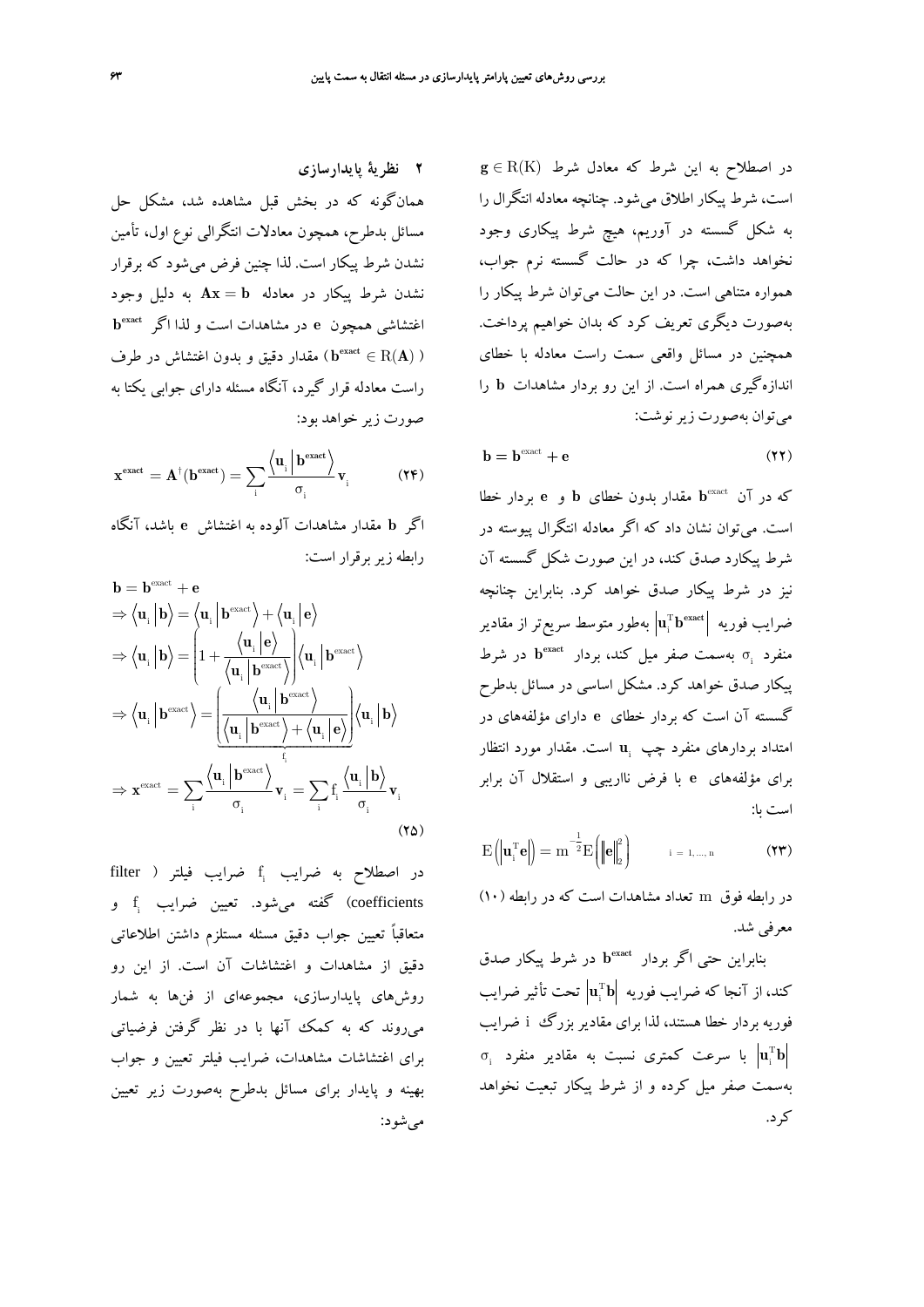$$
\mathbf{x}^{\text{reg}} = \sum_{i} \mathbf{f}_{i}^{\text{reg}} \frac{\langle \mathbf{u}_{i} | \mathbf{b} \rangle}{\sigma_{i}} \mathbf{v}_{i}
$$
\n
$$
\mathbf{x}^{\text{reg}} = \mathbf{A}^{\#}(\mathbf{b})
$$
\n(19)

ضرايب  $\mathbf{f}^{\rm reg}_\text{i}$  ضرايب فيلتر پايدارسازي و  $\mathbf{A}^\#$  را استراتژي پايدارسازي نامند.

گر ضرايب فيلتر پايدارسازى  $f_{\rm i}^{\rm reg}$  به صورت زير در نظر گرفته شود:

$$
f_i^{\text{reg}} = \frac{\sigma_i^2}{\sigma_i^2 + \lambda^2}
$$
 (YV)

**x** با ضرايب فوق، جوابي است reg آنگاه جواب پايدارشده كه تابع زير را مينيموم ميكند.

$$
\begin{aligned} \mathbf{J}_{\lambda}(\mathbf{x}) &= \left\| \mathbf{A}(\mathbf{x}) - \mathbf{b} \right\|_{2}^{2} + \lambda^{2} \left\| \mathbf{x} \right\|_{2}^{2} \\ \mathbf{x} &\in \mathbf{H}_{1}, \lambda > 0 \end{aligned} \tag{7A}
$$

به اين روش پايدارسازي، "روش پايدارسازي تيخونوف (Tikhonov "(و به پارمتر <sup>λ</sup>" پارامتر پايدارسازي تيخونوف" اطلاق ميشود. اين فكر اولين بار از سوي فيليپس (1962) و تقريباً همزمان از سوي تيخونوف (1963) پيشنهاد شد.

### **3 پارامتر پايدارسازي**

هدف از بهينهيابي پارامتر پايدارسازي، يافتن پارامتري است، كه بين باياس (bias) و واريانس جواب تعادل برقرار كند، يعني با كمترين باياس، كوچكترين واريانس را بهدست دهد. اين مطلب را ميتوان از روابط زير نيز نتيجه گرفت.

 $\mathbf{x}^{\mathrm{exact}} = \mathbf{A}^{\dagger}(\mathbf{b}^{\mathrm{exact}})$  با فرض ا خطاها δ ≤ **e** داريم:

$$
\|\mathbf{x}^{\text{exact}} - \mathbf{x}_{\text{reg}}\| = \|\mathbf{A}^{\dagger} \mathbf{b}^{\text{exact}} - \mathbf{A}^{\#} \mathbf{b}\|
$$
  
\n
$$
= \|(\mathbf{A}^{\dagger} - \mathbf{A}^{\#})\mathbf{b}^{\text{exact}} - \mathbf{A}^{\#} \mathbf{e}\|
$$
  
\n
$$
\leq \|(\mathbf{A}^{\dagger} - \mathbf{A}^{\#})\mathbf{b}^{\text{exact}}\| + \|\mathbf{A}^{\#} \mathbf{e}\|
$$
  
\n
$$
\leq \|(\mathbf{A}^{\dagger} - \mathbf{A}^{\#})\mathbf{b}^{\text{exact}}\| + \|\mathbf{A}^{\#} \|\delta
$$
  
\n
$$
= \text{Term 1} + \text{Term 2}
$$
 (34)

همانطور كه در روابط فوق ديده ميشود، خطاي مجهولهاي برآورد شده متشكل بر دو جمله است. جمله اول، خطاي ناشي از روش پايدارسازي، و جمله دوم ناشي از وجود اغتشاش در دادههاي بهكار رفته در برآورد مجهولها است. بنابراين پارامتر بهينه  $\lambda^*$ ، پارامتری خواهد بود كه باعث تعادل بين جملههاي اول و دوم شود. شكل 1 اين موضوع را به صورت اجمالي نشان ميدهد.

تعيين پارامتر پايدارسازي براي مسائل بدطرح كار بسيار پيچيدهاي است چرا كه خطاهاي پايدارسازي و اغتشاش دادهها توابعي تغييرات كند از پارامتر پايدارسازياند. لذا در عمل با بررسي تغييرات خطاي پايدارسازي و اغتشاش مشاهدات تشخيص پارامتر پايدارسازي بهينه دشوار است (هانسن، 1998). اين موضوع در شكل 1 از مسطح بودن بخشي از نمودار كه پارامتر پايدارسازي در آن قرار دارد به خوبي نمايان است.

روشهاي تعيين پارامتر پايدارسازي بسته به اطلاعات موجود از نرم خطا <sup>2</sup> **e** ، به دو دسته تقسيم ميشوند: .1 روشهاي مبتني بربرآوردي خوب از نرم خطا <sup>2</sup> **e** .

.2 روشهايي كه نيازي به آگاهي از نرم خطا <sup>2</sup> **e**

ندارند، و در عوض در آنها سعي در استخراج اطلاعات لازم فقط از مشاهدات است.

هنگامي كه اطلاعات قابل اطمينان از نرم خطا <sup>2</sup> **e** در اختيار باشد، مسلماً ميبايست از آن اطلاعات استفاده كرد، اما اگر اطلاعي از نرم خطا <sup>2</sup> **e** در دست نباشد، آنگاه اختيار كردن يك پارامتر پايدارسازي قابل اطمينان كاري بسيار دشوار خواهد بود. در اين مقاله چهار روش تعيين پارامتر پايدارسازي بدون در اختيار داشتن اطلاعاتي از نرم خطا مورد بررسي قرار گرفته است. اين روشها عبارتاند از: اصل اختلاف (DP(، تأييد- متقابل تعميميافته (GCV(، منحني ال (LC (و هموارترين شيب  $(FS)$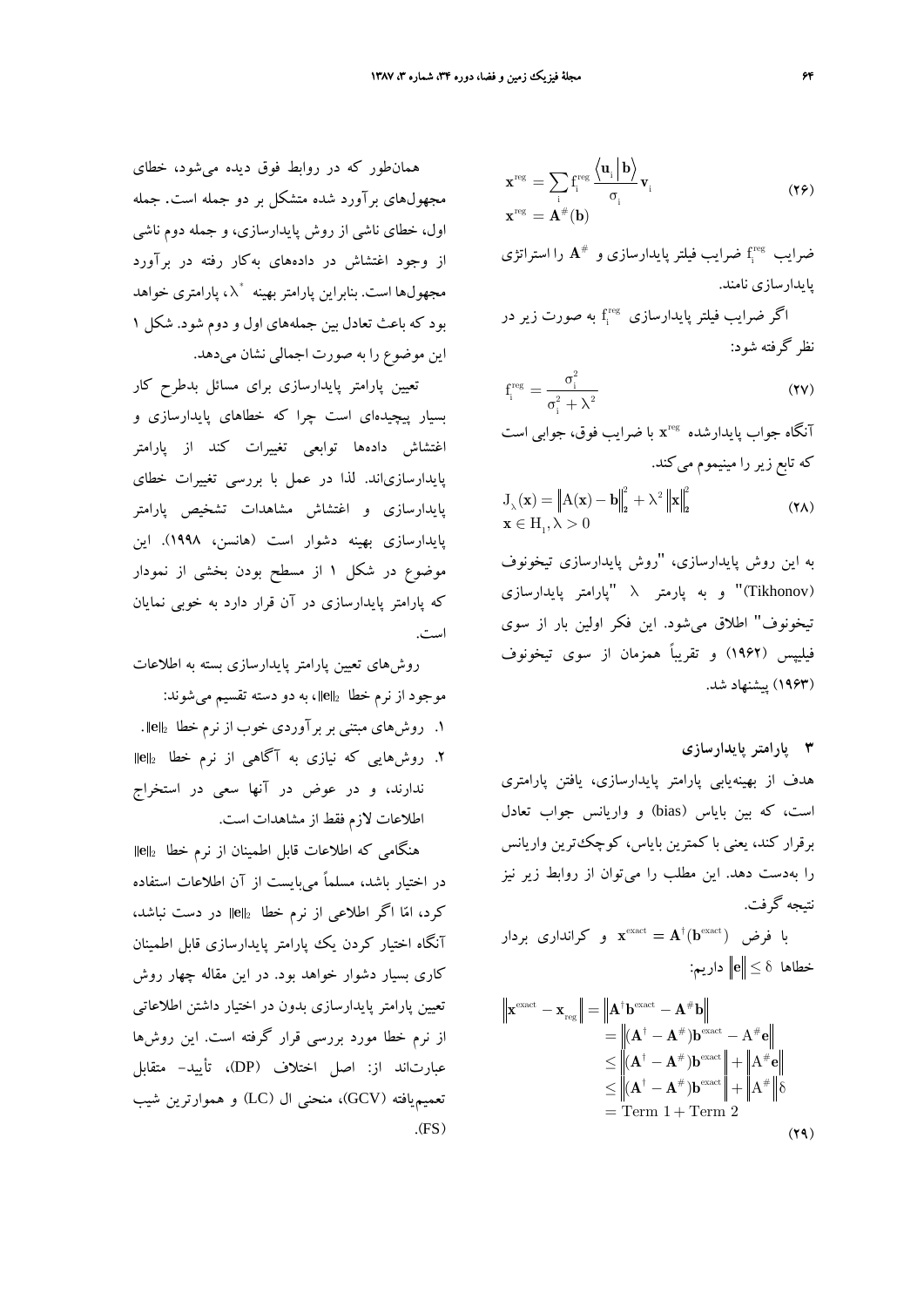

**شكل .1** پارامتر بهينه پايدارسازي، در نقش پارامتري كه بين باياس و واريانس تعادل برقرار ميكند.

پايدارسازي متناظر با كوچكترين تعداد تكرار k است، براي آن رابطه زيربراي مرحلة تكرار k برقرار ميشود:  $\|\mathbf{A}\mathbf{x}_{k} - \mathbf{b}\|_{\infty} \leq \delta_{\infty}$  (۳۲)

حال اگر فرض شود كه دستگاه معادلات = **b Ax** سازگار، و بردار خطاي مشاهدات **e** exact exact  $\sigma^2_0 \mathbf{I}_\mathrm{m}$  دارای امید صفر و ماتریس واریانس $-$ کوواریانس است، نامساوی  $\| \mathbf{b}^{\rm exact} \|_{2} < \| \mathbf{b}^{\rm exact} \|_{2}$  برقرار باشد، آنگاه امید  $\sigma_{_0}\sqrt{\mathrm{m}}$  نرم بردار خطای مشاهدات  $\left\Vert \mathbf{e} \right\Vert_2$  برابر با و در حالت جامعتر، در پايدارسازي "تعميم يافته تيخونوف (Tikhonov generalized "(اميد <sup>2</sup> **<sup>e</sup>** برابر m $\gamma_{\rm m}$ و جواب بهدست آمده از رابطه (۳۱) و  $\sigma_{\rm 0} \sqrt{\rm m} - {\rm n} + {\rm p}$ در منحني ال كمي از محل نقطة با ماكزيموم انحناء  $\sigma_{\rm c}(\sigma_{\rm c}^2\sqrt{{\rm m-n+p}}, \left\|{\rm Lx}^{\rm exact}\right\|_2)$  ظاهر ميشود (هانسن، 1998). اگر نرم خطاي مشاهدات <sup>2</sup> **e** از پيش مشخص نباشد، آنگاه با فرض مساوي صفر بودن امید برداری خطای مشاهدات e و مساوی  $\sigma_0^2 \mathbf{I}_{_\mathrm{m}}$  بودن ماتريس واريانس-كوواريانس آن، ميتوان با استفاده از کنترل رفتار تابع  $\nu(\lambda)$  با تعریف زیر، مقدار  $\sigma_{_0}$  را برآورد كرد:

**1-3 روش" اصل اختلاف (DP"(** از جمله روشهايي كه ميتواند هم بر پايه اطلاعاتي از نرم خطا <sup>2</sup> **e** و هم مستقل از آن عمل كند، روش اصل  $\mathbf{A} \mathbf{x}^{\text{exact}} = \mathbf{b}^{\text{exact}}$  اختلاف يا DP است. اگر رابطهٔ **b** و جواب واقعي مجهولها exact مشاهدات بدون خطا x<sup>exact</sup> بهصورت يك دستگاه معادلات سازگار برقرار و خطاي مشاهدات از رابطة زيردر اختيار باشد: δ**<sup>e</sup>**

$$
\left\| \mathbf{b} - \mathbf{b}^{\text{exact}} \right\|_2 = \delta_e \tag{\textbf{v}.}
$$

آنگاه ميتوان پارامتر پايدارسازي بهينهاي چون λ يافته بهطوري كه مجهولهاي برآورد شده  $\mathbf{x}_{\lambda}$  در رابطهٔ زير صدق كنند:

$$
\left\| \mathbf{A} \mathbf{x}_{\lambda} - \mathbf{b} \right\|_{2} = \delta_{\mathrm{e}} \tag{2.1}
$$

روشهاي متفاوتي براي تعيين اين پارامتر پايدارسازي وجود دارد. يكي از اين روشها، روش منحني ال است كه در صورت استفادة از آن، اين پارامتر را ميتوان در نزديكي خط عمودي منحني در جايي كه بيشترين تغيير انحنا صورت ميگيرد، يافت. در مورد روش منحني ال در ادامه به تفصيل توضيح داده خواهد شد. در صورت استفاده از روش تكرار براي پايدارسازي، پارامتر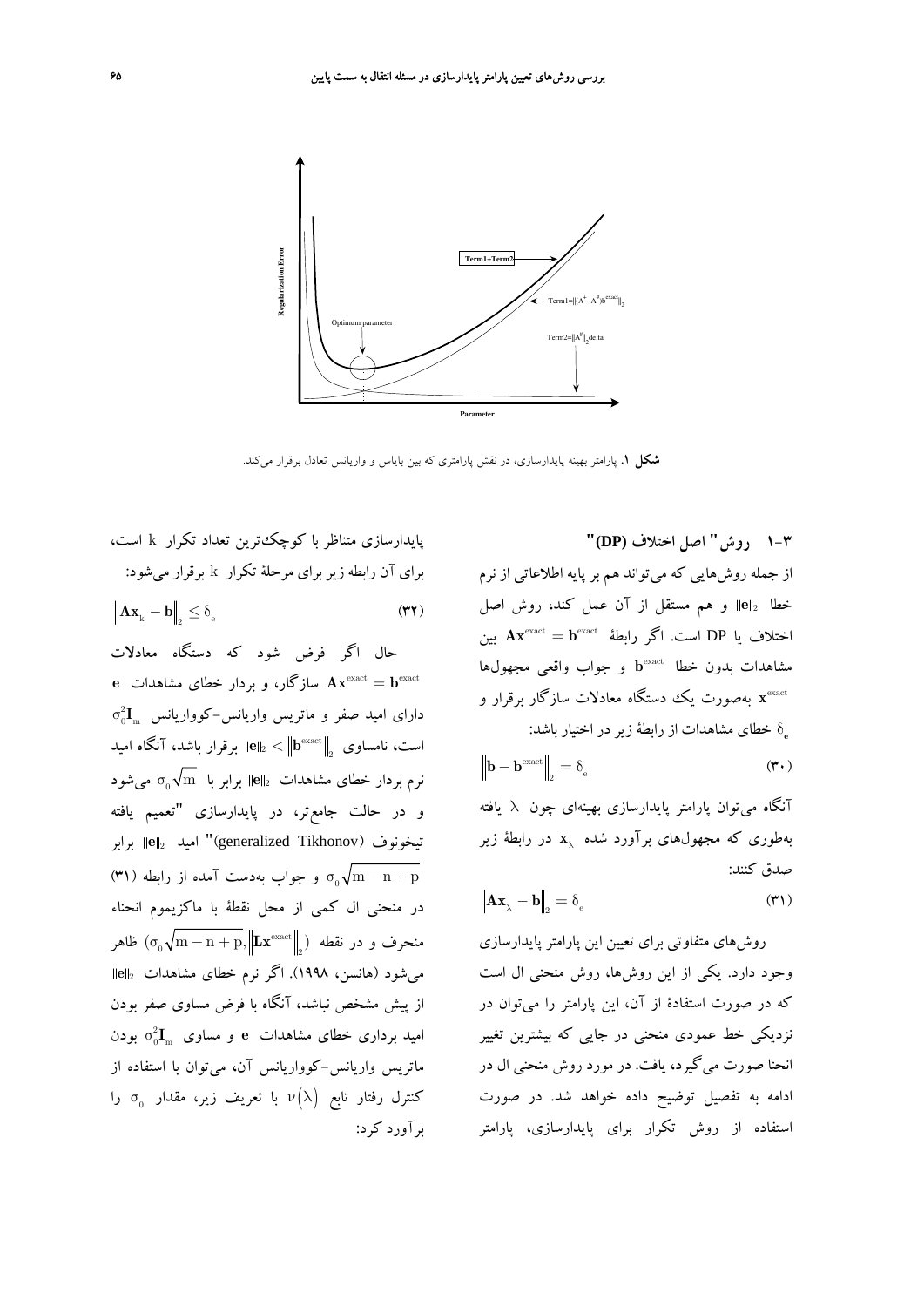$$
\nu(\lambda) = \frac{\|\mathbf{A}\mathbf{x}_{\lambda} - \mathbf{b}\|_{2}^{2}}{\tau(\lambda)}
$$
 (72)

$$
\tau\left(\lambda\right) = \mathrm{trace}\bigg[\mathbf{I}_{_{\mathrm{m}}}-\mathbf{A}\left(\mathbf{A}^{\mathrm{T}}\mathbf{A}+\lambda^{2}\mathbf{I}_{_{\mathrm{m}}}\right)^{-1}\mathbf{A}^{\mathrm{T}}\bigg]\ \ \, \left(\pmb{\tau}\pmb{\varphi}\right)
$$

**3-3 روش "منحني اِل (LC"(**

تعريف ميشوند:

روش منحني-ال، يكي از روشهاي انتخاب پارامتر پايدارسازي است كه در آن نيازي به شناخت <sup>2</sup> **e** وجود ندارد. اين روش مناسبترين ابزار گرافيكي براي تجزيه و تحليل مسائل بدطرح گسسته با استفاده از تغييرات نرم 2 جواب پايدار شده در مقابل نرم خطاي متناظر به **x**<sup>λ</sup> آن 2 − <sup>λ</sup> **b** A**x** است. لازم به توضيح است كه پاية همة روشهاي پايدارسازي، برقراري تعادل بين پايداري جواب و خطا (باياس) بهوجود آمده تحت تأثير پارامتر پايدارسازي است، كه در اين روش بهصورت گرافيكي مطرح ميشود. فرض بنيادي در روش منحني ال آن است كه نرم بردار جواب و نرم بردار باقيمانده، تابعي از پارامتر پايدارسازياند. اين مسئله در مورد همة روشهايي كه براي پايدارسازي ذكر خواهند شد نيز صادق است.

منحني ال شامل يك قسمت قائم، يك قسمت با شيب كم در همسايگي اين قسمت قائم و يك قسمت افقي است. قسمت افقي متناظر با جوابهايي است كه پارامتر پايدارسازي بزرگي داشته و جواب تحتالشعاع اغتشاش (باياس) ناشي از پايدارسازي است. قسمت قائم متناظر به جوابهايي است كه پارامتر پايدارسازي كوچكي دارد و در نتيجه جواب تحتالشعاع اغتشاش ناشي از خطاي مشاهدات **e** قرار دارد. هنگامیکه تغییرات نرم بردار جواب <sub>∞</sub>||x<sub>۸</sub> را در مقابل  $\left\| \mathbf{A} \mathbf{x}_{\scriptscriptstyle \lambda} - \mathbf{b} \right\|_{\scriptscriptstyle 2}$  در مقیاس لگاریتمی رسم كنيم، منحني حاصل غالباً داراي شكلي L گونه با

$$
\nu(\lambda) = \frac{\left\| \mathbf{A} \mathbf{x}_{\lambda} - \mathbf{b} \right\|_{2}^{2}}{\tau(\lambda)}
$$

$$
\tau(\lambda) = \text{trace}(\mathbf{I}_{m} - \mathbf{A} \mathbf{A}^{*})
$$

$$
= m - \sum_{i=1}^{n} \mathbf{f}_{i}
$$
(TT)

در رابطه (۳۳) ( $\tau(\lambda)$  درجه آزادی مؤثر ( effective معادات دستگاه) number of degree of freedom  $\lambda^{-1}$  بدطرح ناميده مىشود. اگر تابع  $\nu\big(\lambda\big)$  نسبت به  $\lambda^{-1}$  رسم شود، نمودار ترسيمي ابتدا يك روند رو به كاهش را دنبال، در يك ناحيه بحراني، روندي ثابت را آغاز و پس از آن، در اكثر موارد دوباره يك روند رو به كاهش را طی میکند. ناحیهٔ بحرانی را برآوردی برای  $\sigma_{_0}$  در نظر ميگيريم. اين نقطه همان نقطة برآورد پارامتر بهينه است. بهعلاوه بدين ترتيب برآوردي از نرم بردار خطاي مشاهدات  $\|{\bf e}\|_2$ ، نيز تحت مقدار  ${\bf w}\times \nu\big(\lambda\big)$  در ناحيه ثابت منحني بهدست خواهد آمد.

**2-3 روش "تأييد- متقابل تعميم يافته (GCV"(** در اين روش براي انتخاب پارامتر نيازي به دانستن نرم خطاي مشاهدات <sup>2</sup> **e** نيست. اين روش داراي اين **b** از <sup>i</sup> خاصيت است كه در صورت حذف عضو دلخواه بردار مشاهدات **b** ، جواب پايدار شده براساس پارامتر **b** را بخوبي پيشبيني كند. <sup>i</sup> پايدارسازي ميتواند عضو پارامتر پايدارسازي بهينه *λ* در اين روش طوري انتخاب ميشود كه تابع G با تعريف زير را مينيموم سازد:

$$
G(\lambda) = \frac{\|\mathbf{A}\mathbf{x}_{\lambda} - \mathbf{b}\|_{2}^{2}}{\left[\text{trace}\left[\mathbf{I}_{m} - \mathbf{A}\left(\mathbf{A}^{T}\mathbf{A} + \lambda^{2}\mathbf{I}_{m}\right)^{-1}\mathbf{A}^{T}\right]\right]^{2}}
$$

$$
= \frac{\nu(\lambda)}{\tau(\lambda)}
$$
(\text{FF})

که در رابطه فوق توابع  $\nu(\lambda)$  و  $\tau(\lambda)$  بهصورت زير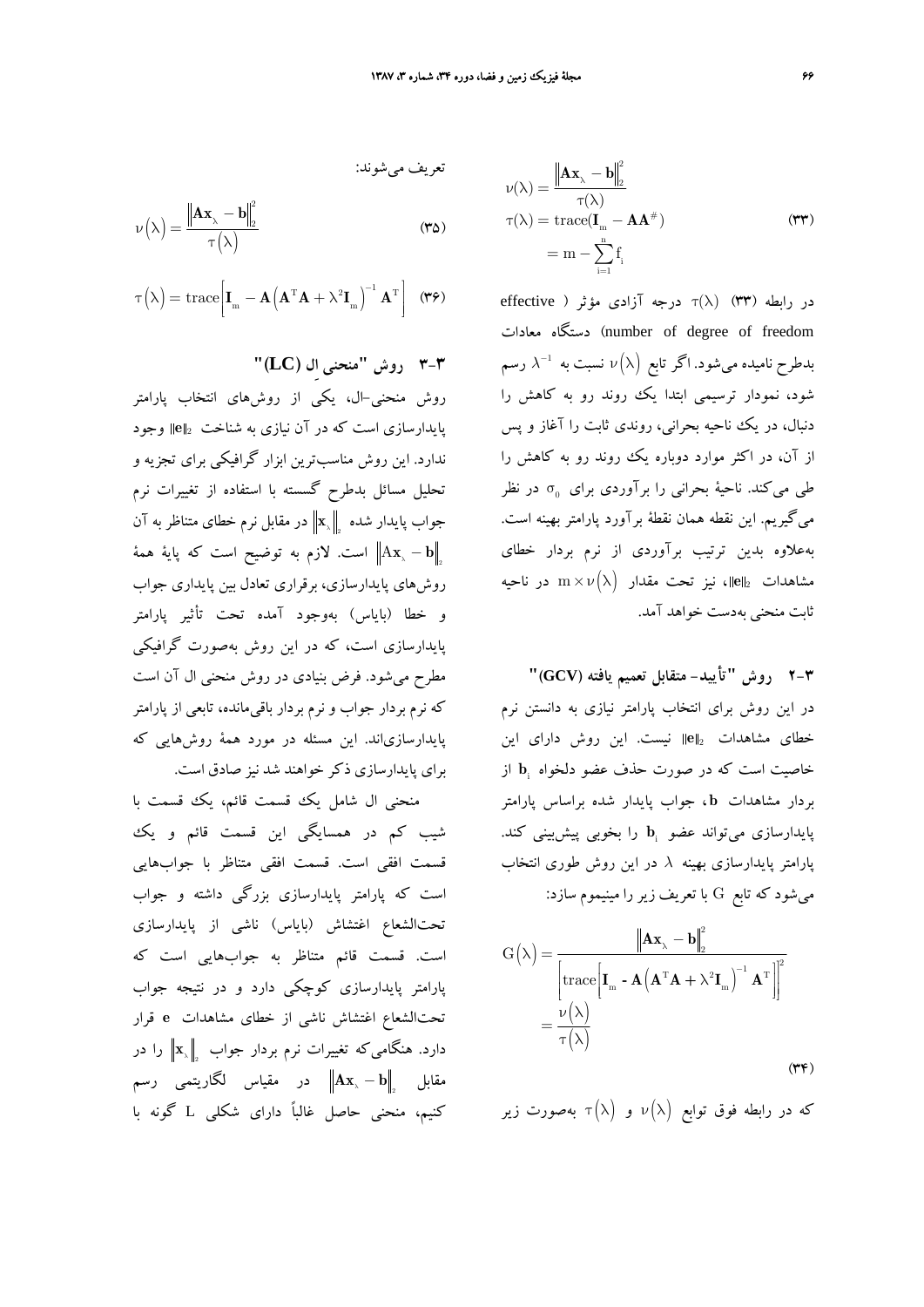بخشي است كه قسمتهاي افقي و قائم آن را از هم جدا ميسازد. پارامتر بهينه پايدارسازي در اين منحني نقطة است  $\big(\rho\big(\lambda\big),\eta\big(\lambda\big)\big)\!=\!\big(\!\log \big\|\mathbf{Ax}_{{\scriptscriptstyle \lambda}}-\mathbf{b}\big\|_{\!\scriptscriptstyle 2} \,,\log \big\|\mathbf{x}_{{\scriptscriptstyle \lambda}}\big\|_{\!\scriptscriptstyle 2}\big)$ كه منحني در آن نقطه داراي حداكثر انحناء است. علت انتخاب اين نقطه، برقراري تعادل بين اغتشاش ناشي از پايدارسازي و اغتشاش ناشي از خطاي مشاهدات **e** در آن نقطه است. انحناء κ منحني ال را ميتوان از رابطة زير بهدست آورد:

$$
\kappa\left(\lambda\right) = \frac{\rho^{\prime} \eta^{\prime} - \rho^{\prime \prime} \eta^{\prime}}{\left(\left(\rho^{\prime}\right)^{2} + \left(\eta^{\prime}\right)^{2}\right)^{3/2}}
$$
\n(TV)

 $\lambda$  در رابطه فوق مشتقگيري نسبت به پارامتر پايدارسازي صورت ميگيرد.

**4-3 روش "هموارترين شيب (FS"(** روش نسبتاً جديدتر در تعيين پارامتر پايدارسازي، مسائل بدطرح گسسته به روش تيخونوف، روش هموارترين شيب است كه اولين اول بار از سوي "وو WU "ارائه شده است (وو، 2003). در هر مسئلة بدطرح تعدادي از جوابها، حساسيت كمتري نسبت به تغييرات پارامتر پايدارسازي دارند. روش هموارترين شيب اين موضوع را از راه تحليل منحني تغييرات <sup>2</sup> **x** نسبت λ ) 1/(log را ملاك تعيين برآورد پارامتر بهينه پايدارسازي قرار ميدهد. بدين صورت كه در گراف يادشده، نقطة داراي شيب صفر، درحكم پارامتر بهينه انتخاب ميشود. اگر روي اين منحني بيش از يك نقطه داراي كمترين شيب باشد، در آن صورت حل مسئله نياز به اطلاعات اضافي خواهد داشت.

**4 بررسي موردي براساس دادههاي واقعي** در اين بخش تجربة يافتن پارامتر بهينة پايدارسازي در تعيين ژئوئيد بدون استفاده از فرمول استوكس در منطقة جغرافيايي ايران ارائه خواهد شد. در تعيين ژئوئيد بدون استفاده از فرمول استوكس، بهمنظور هارمونيك كردن

مشاهده شتاب جاذبه اثر ميدان مرجع بيضوي تا درجه و مرتبه 360 و اثر ميدان گريز و اثر جرمهاي در فاصله نزديك از روي مشاهده شتاب ثقل حذف ميشود. بعد از حذف اين اثرات شتاب جاذبه تقاضلي حاصل ميشود. كميت شتاب جاذبه تفاضلي در خارج بيضوي مرجع يك كميت هارمونيك است كه از طريق انتگرال آبل-پواسون بيضوي به پتانسيل جاذبه تفاضلي در سطح بيضوي مرجع تبديل ميشود. مسئله انتقال شتاب جاذبه تفاضلي از طريق انتگرال آبل-پواسون بيضوي به سطح بيضوي مرجع يك مسئله ناپايدار است كه بايستي پايدار شود (اردلان و گرافارند، 2004). موفقيت هر كدام از روشهاي پايدارسازي بستگي به برآورد پارامتر پايدارسازي دارد. در اين بررسي از 8483 داده جاذبه از بانك داده BGI استفاده شده است (شكل 2). با هدف تعيين پتانسيل جاذبه تفاضلي در يك شبكهاى  $20'\times 20'$  روى بيضوى مرجع، تأثير پارامتر پايدارسازي حاصل از روشهاي متفاوت با يكديگر مقايسه شده است. ابعاد ماتريس ضرايب مجهولها با توجه به تعداد مشاهدات و مجهولها × 3100 8483 است. از آنجايي كه در اين بررسي اطلاعاتي از خطاي مشاهدات **e** در دست نبود، فقط روشهاي پايدارسازي غير وابسته به اين اطلاع مورد ارزيابي قرار گرفت. روشهاي مورد بررسي عبارتاند از: DP،GCV، LC و FS. در ابتدا لازم است كه بدطرح بودن مسئله و برقراري شرط پيكار مورد بررسي قرار گيرد. ميتوان نشان داد كه مسئله فوق بدطرح (posed-Ill (است و در شرط پيكار صدق ميكند (صفري و االلهتوكلي، 1387). لذا اين مسئله (از راه حل وارون انتگرال آبل- پواسون) داراي جواب است.

**1-4 پايدارسازي و تعيين پارامتر پايدارسازي در بررسي موردي** در ابتدا براي تعيين پارامتر بهينه پايدارسازي از منحني ال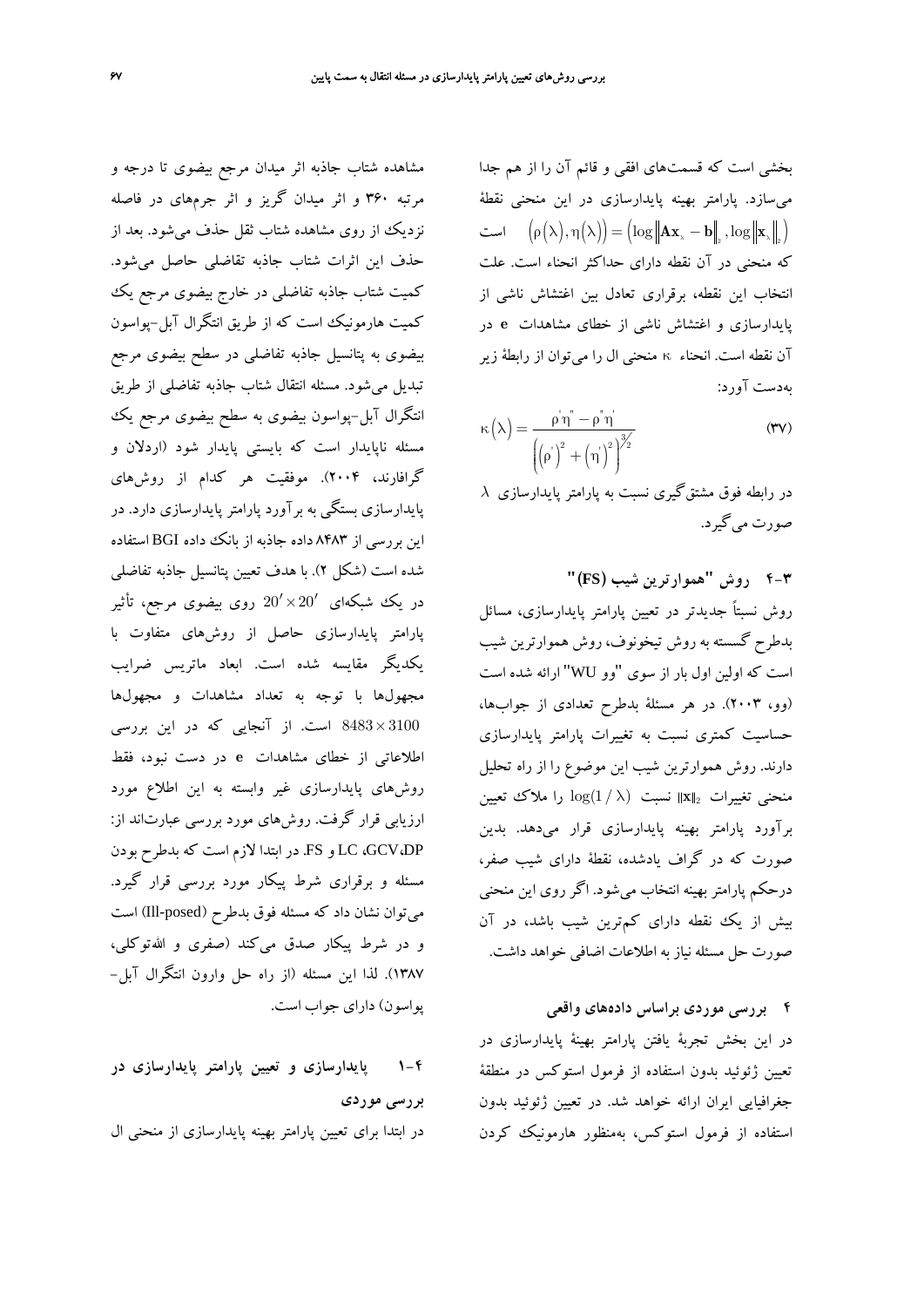استفاده شد، كه نتيجة آن در شكل 3 ملاحظه ميشود. شكل ۴، نمودار تغييرات انحناى منحنى ال است. پارامتر شده است.

پايدارسازي بهينه براساس اين روش در جدول (1) درج

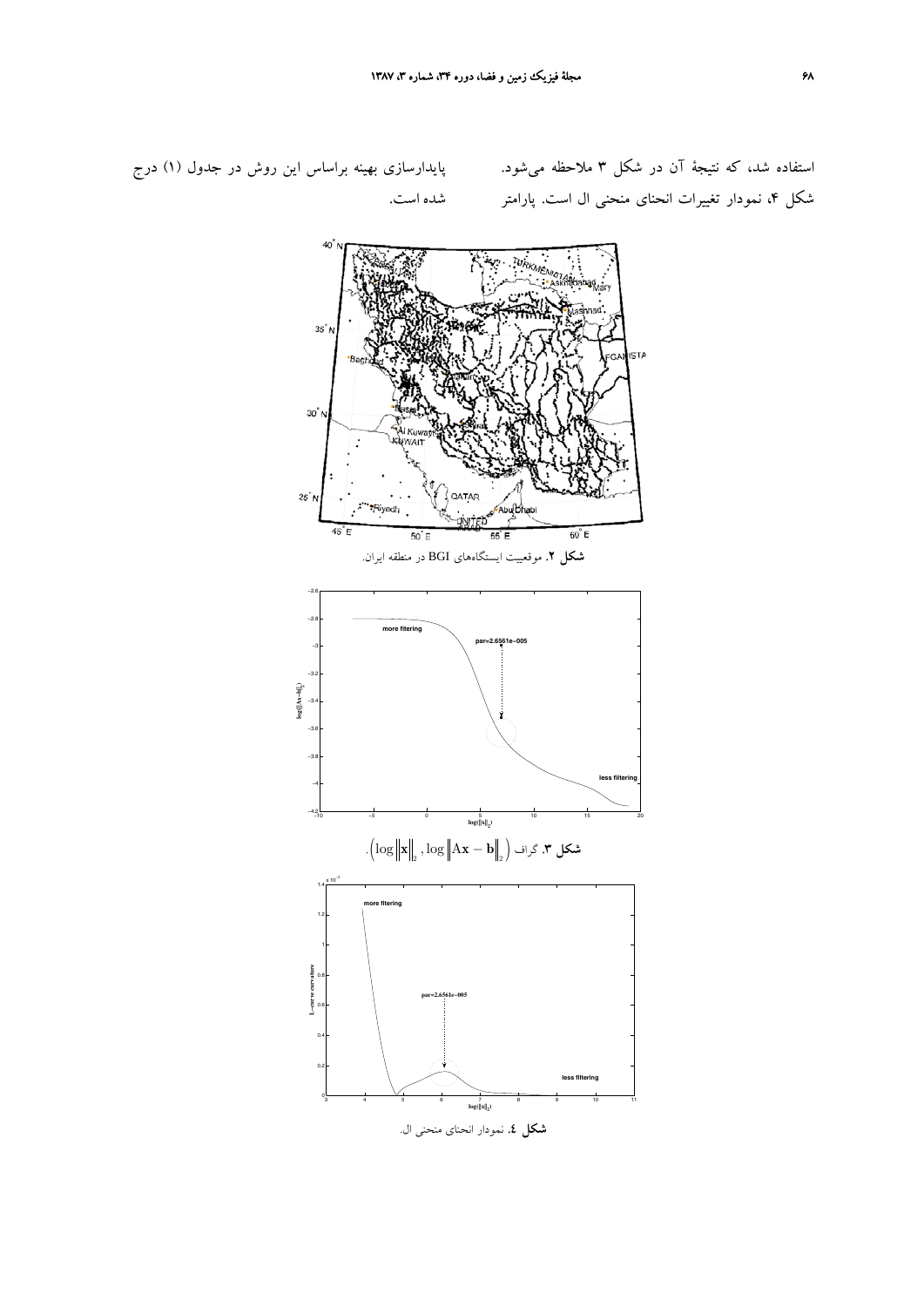شكل نشاندهندة نقطهاي از منحني ياد شده است اين راه پارامتر پايدارسازي بهينه در روش DP بهدست ميآيد. مقدار اين پارامتر نيز در جدول (1) آورده شده است.

روش دوم در اين بررسي موردي، در تعيين پارامتر پايدارسازي، روش DP است. براي اين منظور ابتدا كه داراي حساسيت كمتري نسبت به تغييرات λ است. از نمودار تغييرات  $\big( \log(\lambda^{-1}), \mathrm{u}(\lambda) \big)$  مطابق (شكل ۵) و  $\log(\lambda^{-1})$  سپس نمودار تغييرات  $\mathbb{v}(\lambda)$  برحسب مطابق شكل 6 رسم شد. محل مشخص شده در اين



υλ λ . <sup>−</sup> ( ) ,( )log <sup>1</sup> **شكل .5** روش DP. نمودار تغييرات ( )



**جدول .1** خلاصه نتايج تعيين پارامتر بهينة پايدارسازي به روشهاي متفاوت در مسئلة موردي.

| روش          |                        | درجه آزادی مؤثر | $\mathbb{I}$         |
|--------------|------------------------|-----------------|----------------------|
| Least Square |                        | 5383            | $1.69 \times 10^{8}$ |
| FS           | $1.77 \times 10^{-11}$ | 5929.5          | $1.01 \times 10^{8}$ |
| DP           | $7.55 \times 10^{-9}$  | 6214.6          | $4.03 \times 10^{5}$ |
| <b>GCV</b>   | $7.96 \times 10^{-9}$  | 6217.6          | $3.84 \times 10^{5}$ |
| LC           | $2.66 \times 10^{-5}$  | 7050.5          | 456.33               |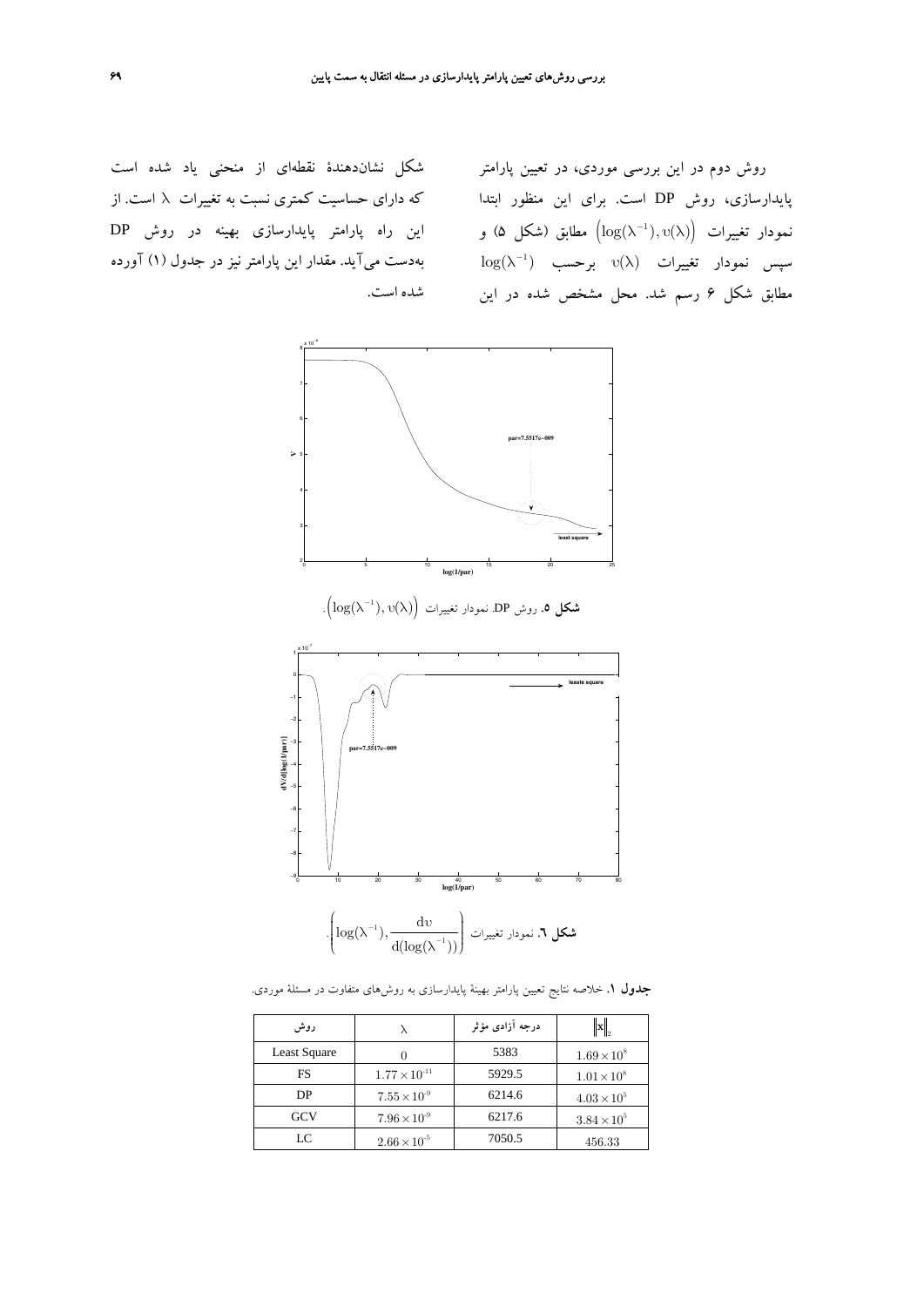نقطة مينيموم نسبي اين منحني درحكم پارامتر پايدارسازي با استفاده از نمودار مشتق  $\mathrm{G}$  برحسب  $\log(\lambda^{-1})$  (شیب منحني) مطابق شكل 8 تعيين شد.

روش سوم مورد آزمايش در تعيين پارامتر پايدارسازي روش GCV است. در اين روش ابتدا نمودار تغییرات  $\bigl(\log(\lambda^{-1}),\operatorname{G}(\lambda)\bigr)$  مطابق شكل ۷ رسم شد و



( ) تغييرات :GCV روش **.7 شكل** <sup>1</sup> log( ),G( ) <sup>−</sup> . λ λ



λ λ . <sup>−</sup>( ) G,( )log <sup>1</sup> **شكل .8** نمودار تغييرات شيب منحني ( )

پارامتر پايدارسازي، منحني تغييرات شيب نمودار برحسب  $\left\| \mathbf{x} \right\|_2$  در شكل ۱۰ رسم  $\left\| \mathbf{x} \right\|_2, \log(\lambda^{-1})$ شد و پارامتر بهينه استخراج و در جدول (1) قرار داده شد.

روش چهارم مورد بررسي براي تعيين پارامتر پايدارسازي بهينه روش FS است. بدين منظور نمودار تغييرات  $\left\| {\bf x} \right\|_2, \log(\lambda^{-1})$  در شكل ۹ رسم شد. براي يافتن جواب با كمترين حساسيت نسبت به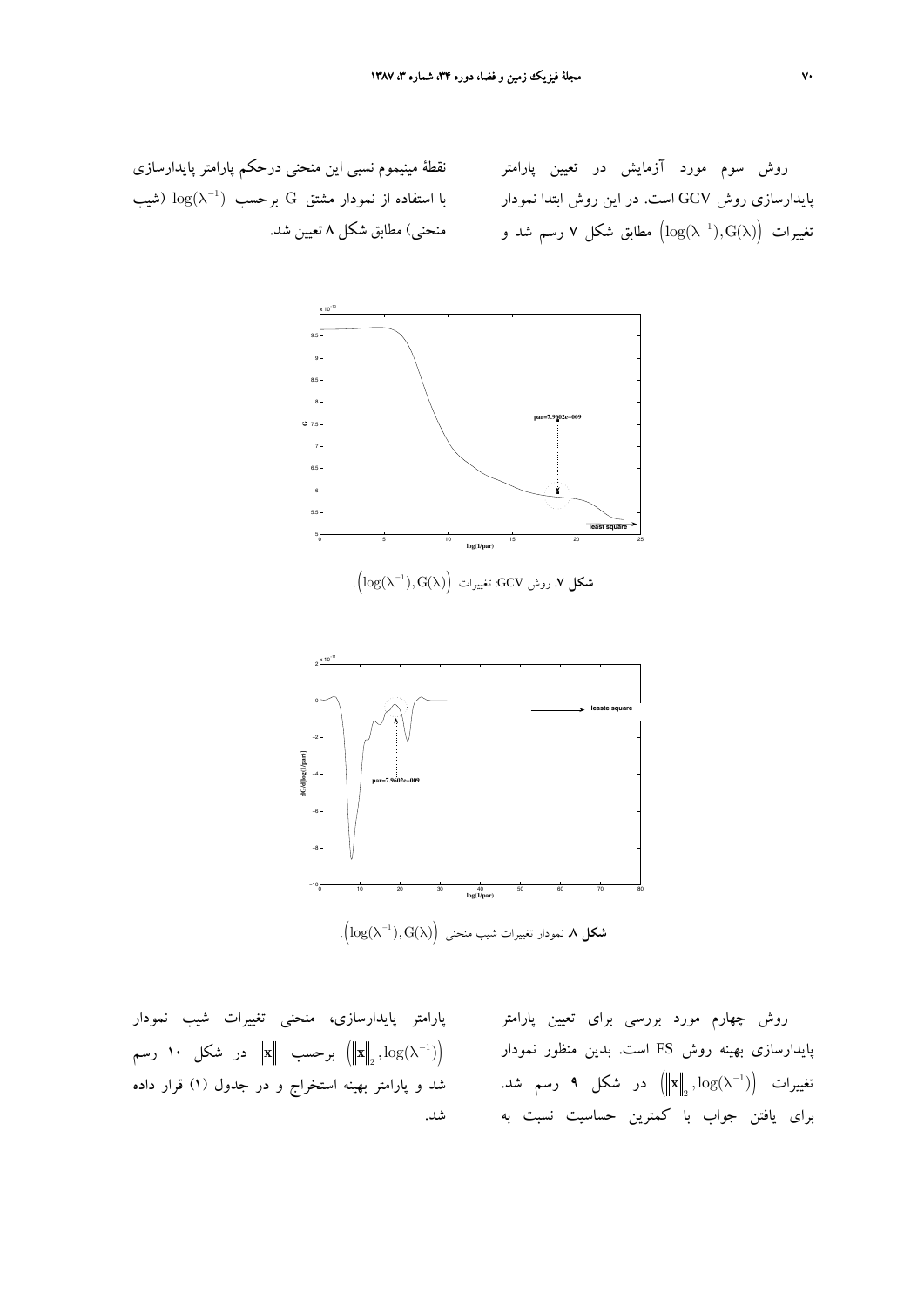



**شكل ۱۰**. شيب گراف  $\left\| \mathbf{x} \right\|_2, \log(\lambda^{-1})$  در روشFS.

دهد. در روش GCV پارامتر بهينه، پارامتري است كه حساسيت كمتري نسبت به از دست دادن اطلاعات داشته باشد. در روش FS يافتن پارامتر بهينة پايدارسازي بر اساس، ملاك كمترين تغييرات در جواب واقعي مسئله بر اساس تغييرات پارامترپايدارسازي است.

در شكل 11 (نمودار سمت چپ) تغييرات درجه آزادي مؤثر ENDF نسبت به پارامتر پايدارسازي و شكل 11 (نمودار سمت راست) تغييرات انحناي نمودار سمت چپ است. همانگونه كه در شكل 11 (نمودار سمت

همانطور كه پيشتر نيز ذكر شد، هر يك از اين روشها يافتن پارامتر پايدارسازي ملاك خاص خود را بهكار ميبرند و بدين لحاظ نميتوان در عمل بر اساس روشهاي متفاوت جوابهاي يكساني را انتظار داشت. براي مثال روش منحني ال بر پاية ايجاد تعادل بين پايداري جواب و ايجاد باياس بر اثر پارامتر پايدارسازي استوار است. در روش DP پارامتر بهينه به نحوي اختيار ميشود كه برآوردكنندة فاكتور واريانس اولية مسئله، حساسيت كمتري نسبت به تغييرات پارامتر پايدارسازي از خود نشان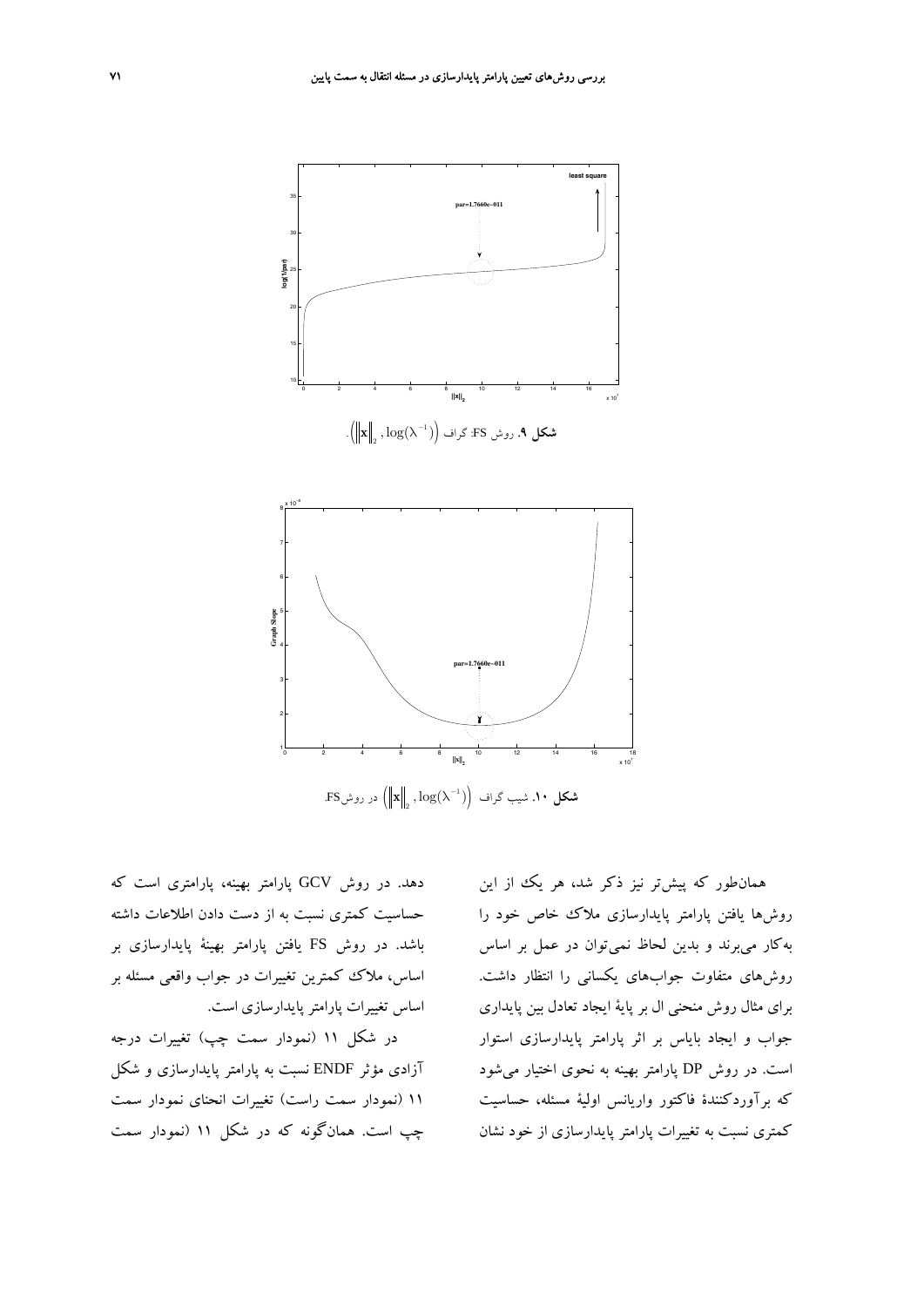چپ) مشاهده ميشود با افزايش يافتن پارامتر پايدارسازي، درجه آزادي مؤثر مسئله افزايش مييابد. به عبارت ديگر افزايش پارامتر پايدارسازي را ميتوان معادل پايدارشدن مسئله دانست. در نمودار تغييرات انحناي منحني درجه آزادي مؤثر (شكل 11 سمت راست) مشاهده ميشود كه هر يك از روشهاي تعيين پارامتر جايگاه خاصي در نمودار تغييرات انحناي دارند و در بين روشهاي مورد بررسي، روش منحني L داراي بزرگترين و روش FS داراي كوچكترين مقدار پارامتر پايدارسازي است.

با توجه به روابط (13) و (27) ديده ميشود كه ضرايب فيلتر براي پارامترهاي  $\lambda \gg \sigma_1 \ll 1$  برابر صفر مي شود و براي يارامترهاي چ $\lambda \ll \sigma_{\rm n}$  برابر پک خواهد شد. بنابراین میتوان دو پارامتر  $\lambda_{\text{Max}}$  و  $\lambda_{\text{Max}}$  طوری یافت كه:

 $\lambda_{\text{Max}} \gg \sigma_1 \geq ... \geq \sigma_n \gg \lambda_{\text{Min}} \geq 0$  (۳۸)





**شكل .11** نمودار تغييرات درجة آزادي مؤثر ENDF برحسب لگاريتم عكس پارامتر پايدارسازي (نمودار سمت چپ) و تغييرات انحناي نمودار يادشده (نمودار سمت راست).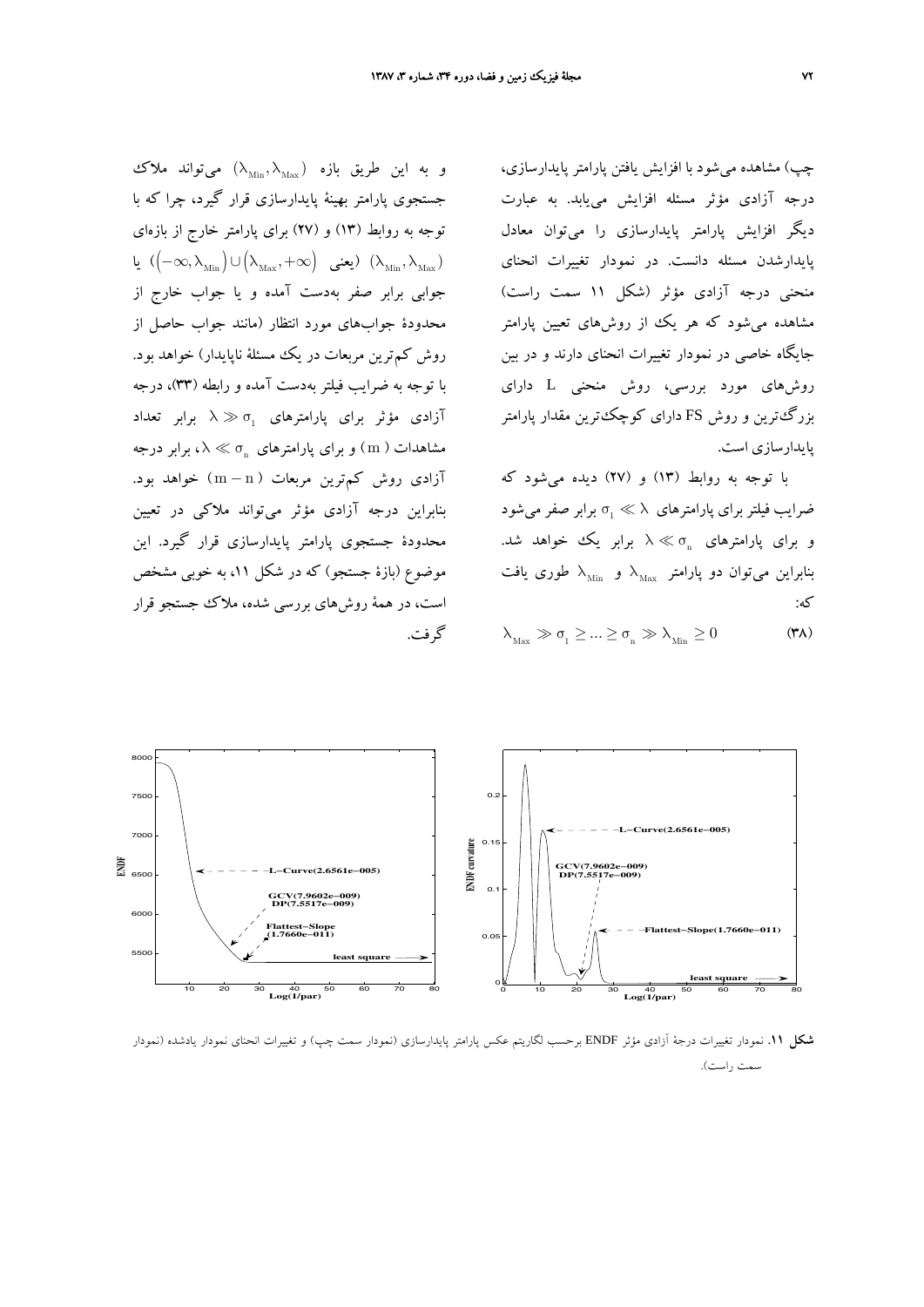خطاي چهار روش مورد بررسي بهدست آمد. مدل GPMAR حاصل تلاش ونتسل (ونتسل، 1998) درحكم مدل ژئوپتانسيلي انتخاب شد. اين مدل ژئوپتانسيل شامل ضرايب هارمونيكهاي كروي تا درجه و مرتبه 720 است. از ضرايب تا درجه و مرتبة 360 اين مدل درحكم مدل جاذبة مرجع استفاده و از حذف اين ميدان از ميدان 720 اين مدل، مشاهدات جاذبة تفاضلي در نقاط مشاهدة BGI توليد شد. ارتفاع موجود در فايل BGI به اين شتابهاي جاذبة شبيهسازي شده نسبت داده شد. سپس مسئلة انتقال به سمت پايين اين مشاهدات تفاضلي شبيهسازي شده، بر اساس حل معكوس انتگرال آبل- پواسون گسستة بيضوي با بهرهگيري از چهار روش ياد شده براي پايدارسازي مسئله مورد استفاده قرار گرفت. در انتقال به سمت پايين مطابق بررسي موردي با مشاهدات واقعي، شبكة روی بيضوی مرجع برای تعيين پتانسيل جاذبهٔ  $20'\times20'$ تفاضلي در نظر گرفته شد. سپس از راه مدل ژئوپتانسيلي و انتقال به سمت پايين پتانسيل جاذبة روي نقاط شبكة پيشگفته تعيين شد. شكل 12 پتانسيل جاذبة تفاضلي حاصل از مدل است.

**2-4 بررسي عددي براساس دادههاي شبيهسازي شده** تا به اينجا چهار روش براي تعيين پارامتر بهينة پايدارسازي ارائه، و انتقال به سمت پايين شتاب جاذبه تفاضلي در محدودة جغرافيايي ايران براي تعيين ژئوئيد بدون استفاده از فرمول استوكس مورد بررسي قرار گرفت. نكتهاي كه تا به اينجا بهطور قاطع در مورد آن نميتوان تصميمگيري كرد، روش برآورد پارامتر پايدارسازي بهينه، در بين چهار روش، در مسئلة انتقال به سمت پايين يادشده است. لذا براي پاسخ به اين پرسش دست به طراحي يك مسئلة شبيهسازي شده زديم. بدين صورت كه با استفاده از يك مدل ژئوپتانسيل با درجه و مرتبه زياد در محل نقاط دادة BGI، شتاب جاذبه شبيهسازي شده توليد شد. بهمنظور توليد شتاب جاذبه تفاضلي شبيهسازي از روي اين مشاهدات شتاب جاذبه شبيهسازي شده اثر ميدان مرجع حذف شد. براي انتخاب بهترين پارامتر پايدارسازي، پتانسيل جاذبه تفاضلي روي سطح بيضوي مرجع به دو طريق محاسبه شد (1) از راه بهكارگيري مستقيم مدل ژئوپتانسيلي و (2) از راه انتقال به سمت پايين پايدار شده به چهار روش ياد شده. بدين شكل ملاكي براي تعيين



**شكل .12** پتانسيل جاذبة تفاضلي روي بيضوي حاصل از مدل.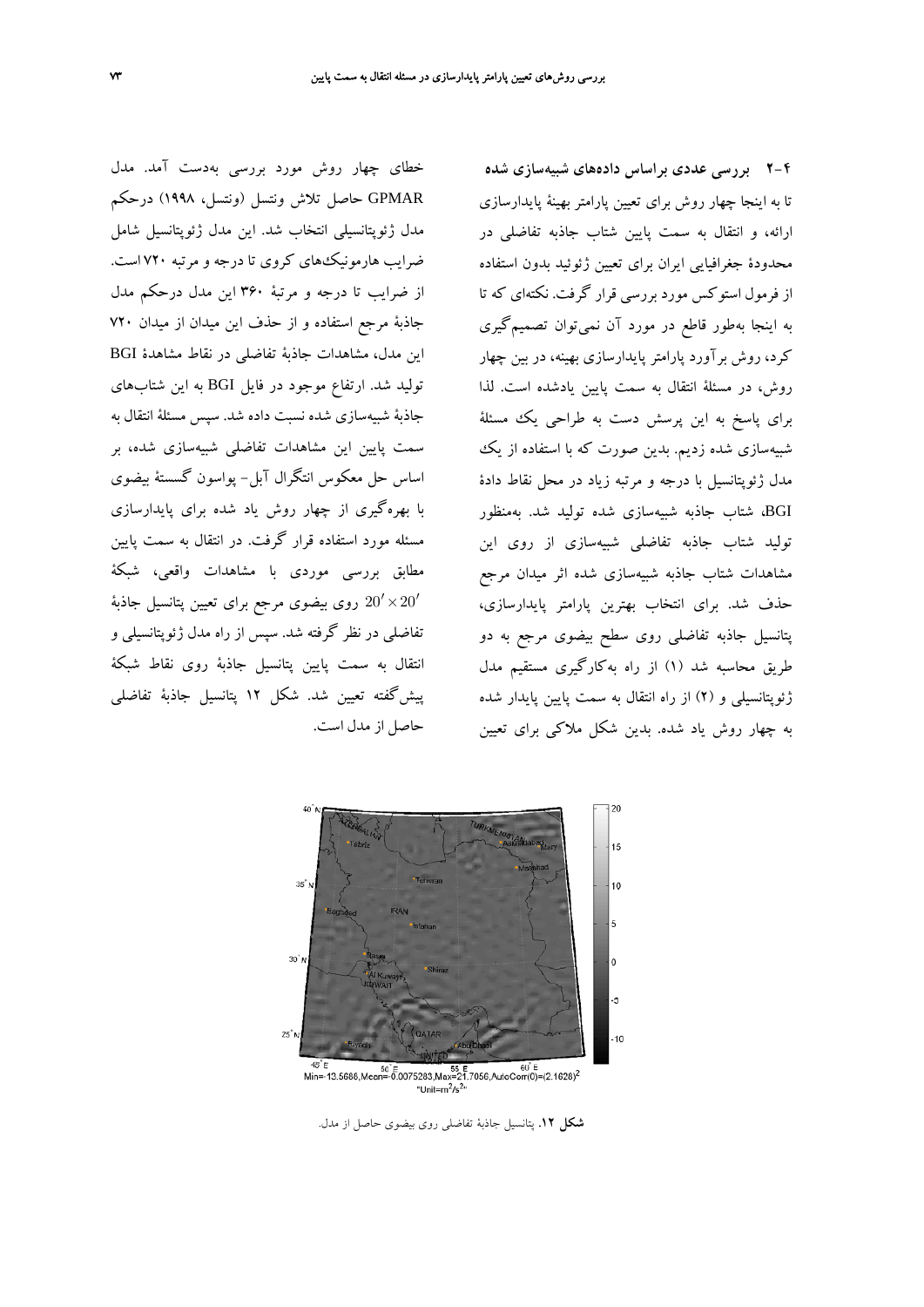به اين ترتيب با توجه به معلوم بودن مجهولها (پتانسيل جاذبة تفاضلي در شبكه × ′ ′ 20 20 روي بيضوي  $\|\mathbf{x}-\mathbf{x}^{\text{exact}}\|/\|\mathbf{x}^{\text{exact}}\|$  مرجع) از راه مدل، خطای نسبی ( انتقال به سمت پايين با استفاده از چهار روش برآورد پارامتر پايدارسازي بهينه محاسبه شد. اين خطاهاي نسبي براي چهار روش، در شكل 13 ارائه شده است.

به اين طريق در بين روشهاي برآورد پارامتر بهينه پايدارسازي برنده روشي است، كه كوچكترين خطاي

نسبي را بهوجود آورده باشد. اين پارامتر با توجه به شكل × است، كه هيچكدام از روشهاي 10<sup>−</sup> 2.70 <sup>6</sup> 13 مقدار بررسي شده براي برآورد پارامتر پايدارسازي بهينه دقيقاً اين مقدار را توليد نكردهاند، اما روش منحني ال نزديكترين برآورد را نتيجه داده است. در جدول (2) خلاصه نتايج مربوط به اين بررسي شبيهسازي شده آورده شده است. همچنين نتيجة انتقال به سمت پايين بر اساس روش منحني ال در شكل 14 ارائه شده است.



**شكل .13** نمودار خطاي نسبي انتقال به سمت پايين برحسب پارامتر پايدارسازي و جايگاه هر يك از روشهاي بهكار رفته در برآورد پارامتر پايدارسازي بهينه.



**شكل :14** مجهولهاي تفاضلي برآورد شده را به روش تعيين پارامتر پايدارسازي با معيار منحني ال با دادههاي شبيهسازي شده.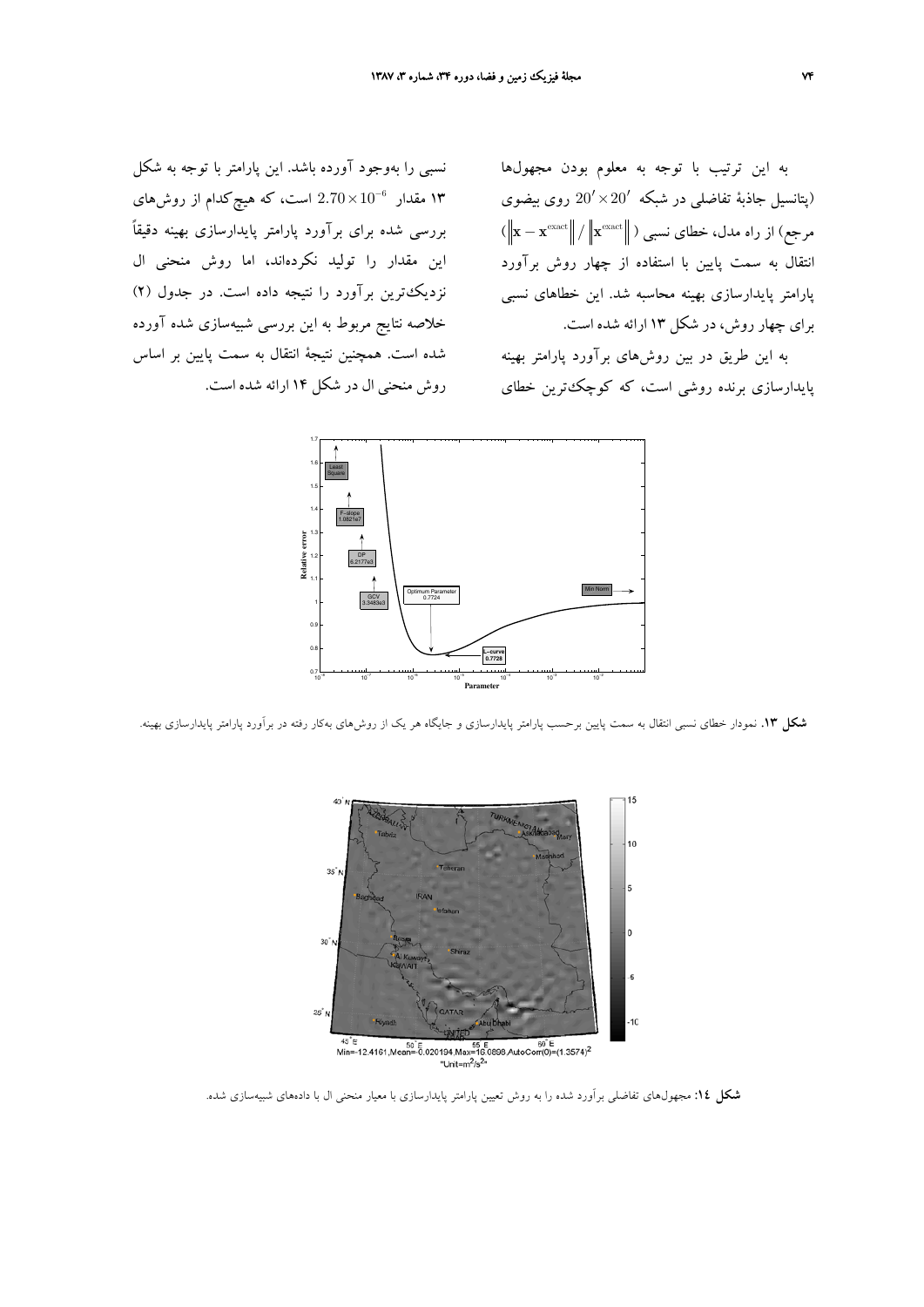| روش           |                        | درجه آزادی موثر | خطای نسبی            | $\ \mathbf{x}\ _{2}$ |
|---------------|------------------------|-----------------|----------------------|----------------------|
| كمترين مربعات | 0                      | 5383            | $2.20 \times 10^{7}$ | $2.65 \times 10^{9}$ |
| <b>FS</b>     | $2.21 \times 10^{-14}$ | 5562.1          | $1.08 \times 10^{7}$ | $1.30 \times 10^{9}$ |
| DP            | $2.14 \times 10^{-11}$ | 5936.6          | $6.22 \times 10^{3}$ | $7.49 \times 10^{5}$ |
| <b>GCV</b>    | $6.27 \times 10^{-11}$ | 5980.1          | $3.35 \times 10^{3}$ | $4.03 \times 10^{5}$ |
| LC            | $3.15 \times 10^{-6}$  | 6669.5          | 0.773                | 75.57                |
| يارامتر واقعى | $2.70 \times 10^{-6}$  | 6651            | 0.772                | 76.77                |

**جدول .2** خلاصه نتايج تعيين پارامتر بهينة پايدارسازي به روشهاي متفاوت در مثالِ شبيهسازي شده.

**5 بحث و نتيجهگيري**

از مقايسه نتايج ارائه شده در جدول 2 براي روشهاي متفاوت پايدارسازي ملاحظه ميشود كه، در مسئلة انتقال به سمت پايين تعيين ژئوئيد بدون استفاده از فرمول استوكس، روش منحني ال (LC) كوچك ترين خطاي نسبي، بزرگترين درجه آزادي مؤثر و نزديكترين پارامتربه پارمترپايدارسازي واقعي را برآورد كرده است. همچنين از مقايسه شكلهاي 12 و 14 و اطلاعات آماري ارائه شده در اين شكلها بيانگر نزديكي مجهولها برآورد شده به روش LC به مقدار واقعي پارامترهاي مجهول است. بنابراين، روش تعيين پارامتر بهينة

پايدارسازي در انتقال به سمت پايين مسئلة تعيين ژئوئيد، بدون استفاده از فرمول استوكس را ميتوان در مقايسه با سه روش تعيين پارامتر ديگر درحكم بهترين روش معرفي و بهكارگيري آن را در مسئله تعيين ژئوئيد به روش ياد شده توصيه كرد. بدين لحاظ در خاتمه نتيجة انتقال به سمت پايين مشاهدات BGI را با استفاده از روش تعيين پارامتر پايدارسازي منحني ال براي منطقة جغرافيايي ايران برای ) 43.5E  $\leq \lambda \leq 64.5$ E (43.5N  $\leq \phi \leq 40.5$ N ) يك شبكه  $20' \times 20'$  روى بيضوى مرجع در شكل ۱۵ درحكم نتيجة نهايي اين تحقيق، در بررسي موردي واقعي، ارائه ميدهيم.



**شكل .15** پتانسيل جاذبة تفاضلي حاصل از انتقال به سمت پايين مشاهدات جاذبه BGI، واقع در منطقه جغرافيايي ايران به روش منحني ال، درحكم نتيجة نهايي بررسي موردي واقعي.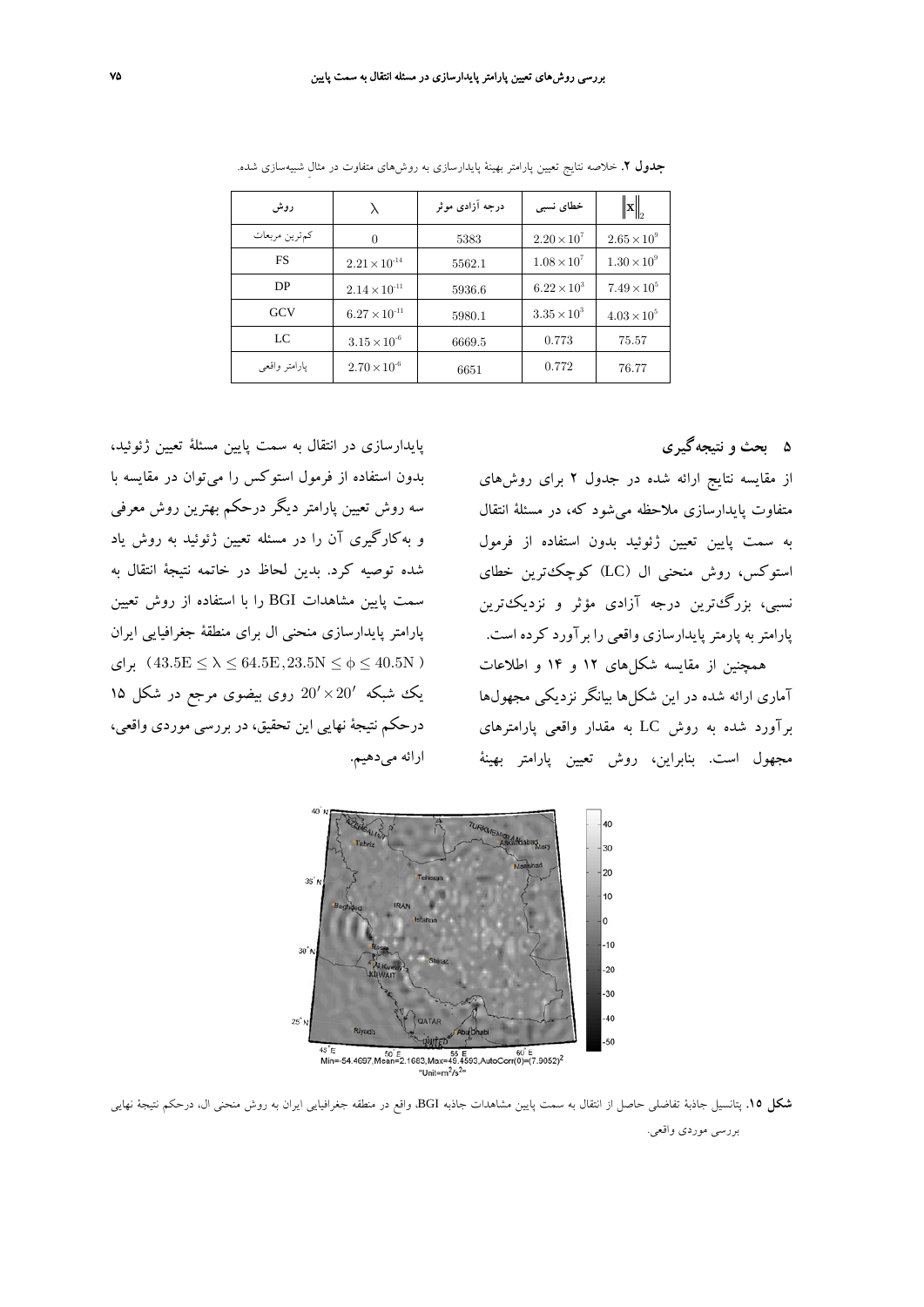- Hadamard, J., 1923, Lectures on Cauchy's Problem in Linear Parial Di\_erential Equations. Yale University Press, New Haven.
- Hanke, M., 1995, Conjugate gradient type methods for ill-posed problems. Pitman Research Notes in Mathematics Series, Longman Scientific & Technical, Harlow, Essex, UK.
- Hansen, P. C., 1990, The discrete Picard condition for discrete ill-posed problems. BIT, **30**, 658-672.
- Hansen, P. C., 1994, Regularization Tools Version 3.1 (for Matlab Version 6.0): A Matlabpackage for analysis and solution of discrete ill-posed problems. Department of Mathematical Modelling, Technical University of Denmark, 3.1 edn. URL http://www.imm.dtu.dk/~pch/Regutools/index. html.
- Hansen, P. C., 1996, Rank-Deficient Discrete illposed problems. Doctoral Dissertation Department of mathematical modeling, building 305, Technigul University of Denmark, DK-2800 Lyngby Denmar.
- Hansen, P. C., 1998, Rank-deficient and discrete ill-posed problems. SIAM lecture notes, Philadelphia.
- Hestenes, M. R., and Stiefel, E, 1952, Methods of conjugate gradients for solving linear system, J. Res. Bur Standards, **49**, 409-436.
- Hoerl, A., and Kennard, R., 1970, Ridge regression: biased estimation for nonorthogonal problems. Technometrics, **12**, 55-67.
- Hofmann, B., 1993, On the ill-posedness of nonlinear problems. Tech. Rep. Preprint No. A-17, Freie Universit¨at Berlin, Fachbereich Mathematik.
- Huang, J., 2002, Computational methods for the discrete downward continuation of the Earth gravity and e\_ects of lateral topographical mass density variations on gravity and the geoid. Ph.D. thesis, Department of Geodesy and Geomatics Engineering The University of New Brunswick, Fredericton, New Brunswick.
- Ilk, K. H., 1993, Regularization for high resolution gravity field recovery by future satellite techniques. In: Inverse Problems: Principles and Applications in Geophysics, Technology and Medicine, pp. 189-214.
- Ilk, K. H., Kusche, J., and Rudolph, S., 2000, A contribution to data combination in Ill-posed downward continuation problems, IUGG 99 Joint Symposium JSA-37 (Earth's Gravity and

**تشكر و قدرداني** بدينوسيله از معاونت پژوهشي دانشگاه تهران به سبب حمايت مالي از اين تحقيق در قالب طرح پژوهشي شمارة 8151007/1/01 تشكرو قدرداني ميشود.

- **منابع** صفري، ع،. االلهتوكلي، ي،. ،1387 بررسي شرط پيكارد در مسئله انتقال به سمت پايين در تعيين ژئوئيد بدون استفاده از روش استوكس، نشريه دانشكده فني دانشگاه تهران دوره 42 شماره .3
- Ardalan, A. A., 1999, High resolution regional geoid computation in the world geodetic datum 2000, based upon collocation of linearized observational functionals of the type GPS, gravity potential and gravity intensity , Ph.D. thesis, stuttgart university.
- Ardalan, A. A., and Grafarend, E.W., 2004, Highresolution regional geoid computation without applying Stokes's formula: a case study of the Iranian geoid. J. Geodesy, **78**, 138-156.
- Baker, C. T. H., 1977, The numerical treatment of integral equations. Clarendon press, Oxford.
- Bouman, J., 1998, Quality of regularization methods. Tech. Rep. 98.2, DEOS, Delft University Press, TU Delft, Delft.
- Ditmar, P., Klees, R., and Kostenko, F., 2003, Fast and accurate computation of spherical harmonic coefficients from satellite gravity gradiometry data. J. Geodesy, **76**, 690-705.
- Engl, H., Hanke, M., and Neubauer, A., 1996, Regularization of inverse problems. Kluwer Academic Press.
- Freeden, W., and Pereverzev, S., 2001, Spherical Tikhonov Regularization Wavelets in Satellite Gravity Gradiometry with Random Noise, J. Geodesy, **74**, 730-736.
- Grafarend, E. W., 2001, The spherical horizontal and spherical vertical boundary value problem-vertical deflections and geoidal undulations-the complete Meissl diagram. J. Geodesy, **75**, 363-390.
- Grafarend, E. W., and Ardalan A. A., 1999, World Geodetic Datum 2000, J. Geodesy, **73**, 611-623.
- Groetsch, C. W., 1984, The theory of Tikhonov regularization for Fredholm integral equations of the first kind. Pitman.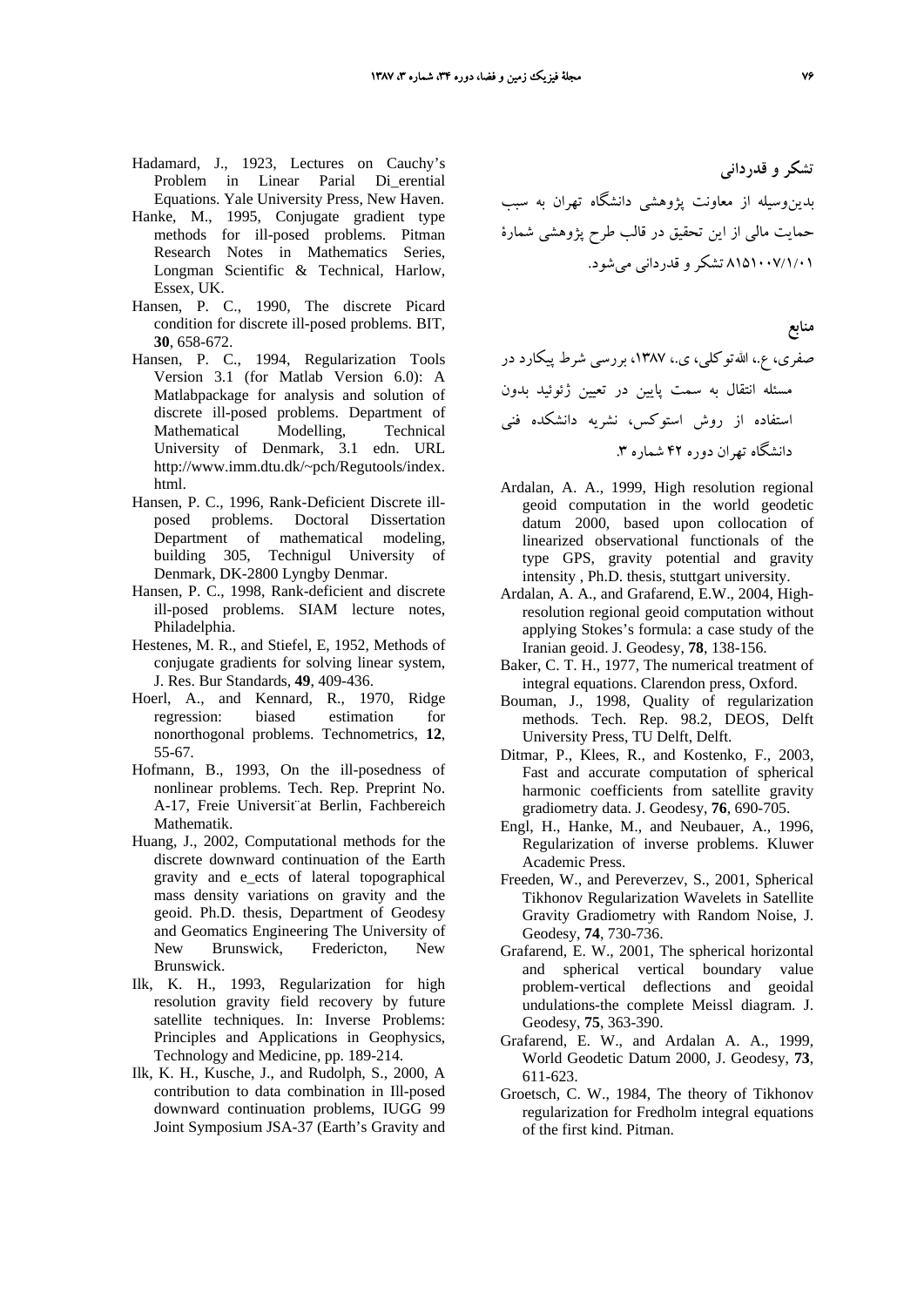numerical solution of certain integral equations of the first kind. J. Assoc. comput. Mach., **9**, 84-96.

- Rasmussen, J. M., 2001, Compact linear operators and krylov subspace methods. Chapter 3. Thesis in the M.Sc degree.
- Rauhut, A., 1992, Regularization methods for the solution of the inverse Stokes problem. Ph.D. thesis, Department of Geomatics Engineering: The University of Calgary.
- Rummel, R, Schwarz, K. P., and Gerstl, M., 1979, Least squares collocation and regularization: B. Geod. **53**, 343-361. Bibliography 148.
- Safari, A., 2004, Ellipsoidal boundary value problem for geoid computations via modulus of gravity, astronomical longitude, astronomical latitude, and satellite altimetry observations. Ph.D. thesis. Department of Surveying and Geomatics Engineering, University of Tehran (In Persian).
- Safari, A., and Ardalan, A. A., 2004, On the solution existence of downward continuation Problem in ellipsoidal geoid computation without applying stokes formula. Geophysical research abstracts, volume 6, 2004. EGU-1st General Assembly.
- Safari, A., Ardalan, A. A., and Grafarend, E. W., 2005, A new ellipsoidal gravimetric, satellite altimetry, astronomic boundary value problem; case study: geoid of Iran. Accepted for publication in J. Geodyn., **39**, 545-568.
- Schneider, F., 1996, The solution of linear inverse problems in satellite geodesy by means of spherical spline approximation. J. Geodesy, **71**, 2-15.
- Schneider, F., 1997, Inverse problems in satellite geodesy and their approximate solution by splines and wavelets. Ph.D Thesis, University of Kaiserslautern, Fachbereich Mathematik, No. D386, Shaker Verlag, Kaiserslautern, Germany.
- Schwarz, K. P., 1973, Investigations on the downward continuation of aerial gravity data. Technical Report 204, The Ohio State University, Department of Geodetic Science, Columbus, Ohio.
- Schwarz, K. P., 1979, Geodetic improperly posed problems and their regularization. Boll. Geod. Sci., **38**, 389-416.
- Stakgold, I., 1979, Green's functions and boundary value problems. John Wiley & Sons, Inc.
- Tikhonov, A. N., 1963, Solution for incorrectly formulated problems and the regularization method. Sov Math Dokl, **4**, 1035-1038.

Magnetic Field from Space), J. Geodyn., **33**, 75-99.

- Kern, M., Schwarz, K. P., and Sneeuw, N., 2003, A study on the combination of satellite, airborne,and terrestrial gravity data. J. Geodesy, **77**, 217-225.
- Klees, R., Bouman, J., Koop, R., and Visser, P. N. A. M., 2000, Regularization and downward continuation, In: Sünkel (ed.), From Eötvös to Milligal, Final Report, ESA/ESTEC, Contract No. 13392/98/LN/GD, Graz, Austria, 2000, pages 72-101.
- Kirsch, A., 1996, An introduction to the mathematical theory of inverse problems. Chapter 2, Spriger-verlag.Vol. 120, New York.
- Kusche, J., 2001a, Inverse Probleme bei der Gravitationsfeldbestimmung mittels SST- und SGG-Satellitenmissionen, Habilitationsarbeit Universität Bonn.
- Kusche, J., 2001b, On fast multigrid iteration techniques for the solution of normal equations in satellite gravity recovery, IUGG 99 Joint Symposium JSA-37 (Earth's Gravity and Magnetic Field from Space), erscheint in: J. Geodyn., **33**, 173-186.
- Kusche, J., 2001c, Implementation of multigrid solvers for satellite gravity anomaly recovery, J. Geodesy, **74**, 773-782.
- Kusche, J., and Rudolph, S., 2000, The multigrid method for satellite gravity field recovery, in: K. P. Schwarz (ed.), Geodesy beyond year 2000, Proc. IAG General Assembly, Birmingham.
- Kusche, J., and Klees, R., 2002, Regularization of gravity field estimation from satellite gravity gradients, J. Geodesy, **76**, 359-368.
- Lanczos, C., 1961, Linear Diffrential Oparators. Van Nostrand, New York.
- Martinec, Z., 1996, Stability investigations of a discrete downward continuation problem for geoid determination in the Canadian Rocky Mountains. Journal of Geodesy, **70**, 805-828.
- NIMA,2003,http://docs.lib.duke.edu/maps/guides/ govt.html.
- Novak, P., and Heck, B., 2002, Downward continuation and geoid determination based on band-limited airborne gravity data. J. Geodesy, **76**, 269-278.
- Novak, P., Kern, M., Schwarz, K. P., and Heck, B., 2001b, The determination of the geoid from airborne gravity data. Tech. Rep. UCGE No. 30013, Department of Geomatics Engineering, Calgary.
- Phillips, D. L., 1962, A technique for the